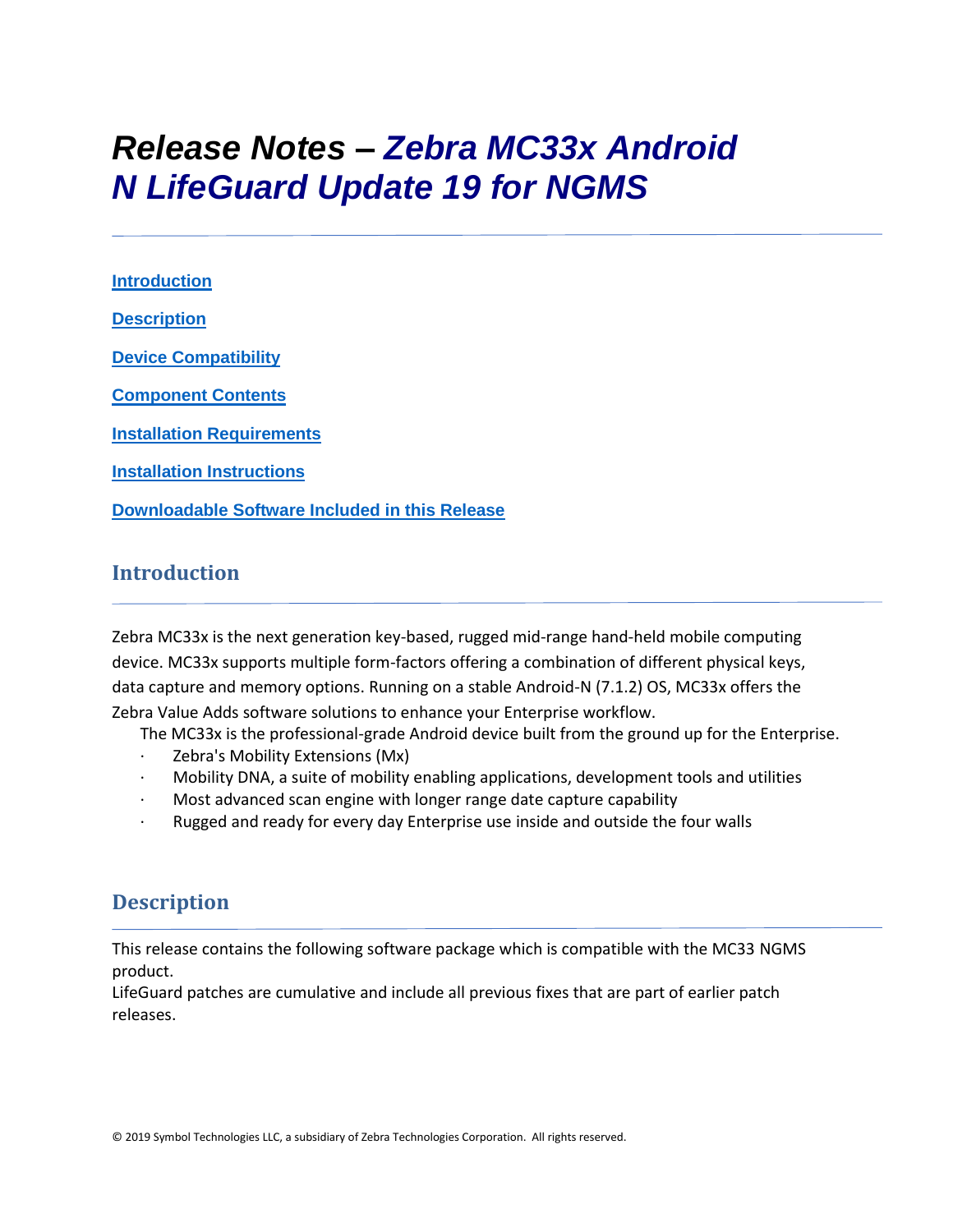# <span id="page-1-0"></span>**Component Contents**

| <b>Component / Description</b>   | <b>Version</b>                                                                                                                                      |
|----------------------------------|-----------------------------------------------------------------------------------------------------------------------------------------------------|
| <b>Product Build Number</b>      | 01-01-49.00-NN-U19-STD                                                                                                                              |
| <b>Android Version</b>           | 7.1.2                                                                                                                                               |
| <b>Linux Kernel</b>              | 3.10.84                                                                                                                                             |
| <b>Android SDK Level</b>         | 25                                                                                                                                                  |
| Platform                         | QC8956                                                                                                                                              |
| <b>Bluetooth Stack</b>           | 1.1                                                                                                                                                 |
| <b>Flash Size</b>                | 32GB                                                                                                                                                |
| <b>RAM Size</b>                  | 4GB                                                                                                                                                 |
| Scanning                         | 19.58.37.0                                                                                                                                          |
| DataWedge                        | 7.3.22                                                                                                                                              |
| <b>EMDK</b>                      | 7.3.18.2318                                                                                                                                         |
| MXMF / OSX                       | MXMF-9.0.3.1 / QCT.71.7.10                                                                                                                          |
| Enterprise Keyboard (EKB)        | 2.1.1.3                                                                                                                                             |
| WiFi                             | FUSION_BA_2_10.0.4.026_N<br>Application: BA_2_10.0.1.012_N<br>Radio: BA_2_10.0.4.023_N<br>Middleware: BA_2_10.0.1.014_N<br>Firmware: 7.35.205.8 (r) |
| PTT                              | 3.1.35                                                                                                                                              |
| Touch FW                         | N/A                                                                                                                                                 |
| <b>RxLogger Utility</b>          | 5.4.13.0                                                                                                                                            |
| B <sub>2</sub> M                 | N/A                                                                                                                                                 |
| <b>Bluetooth Pairing Utility</b> | 3.11                                                                                                                                                |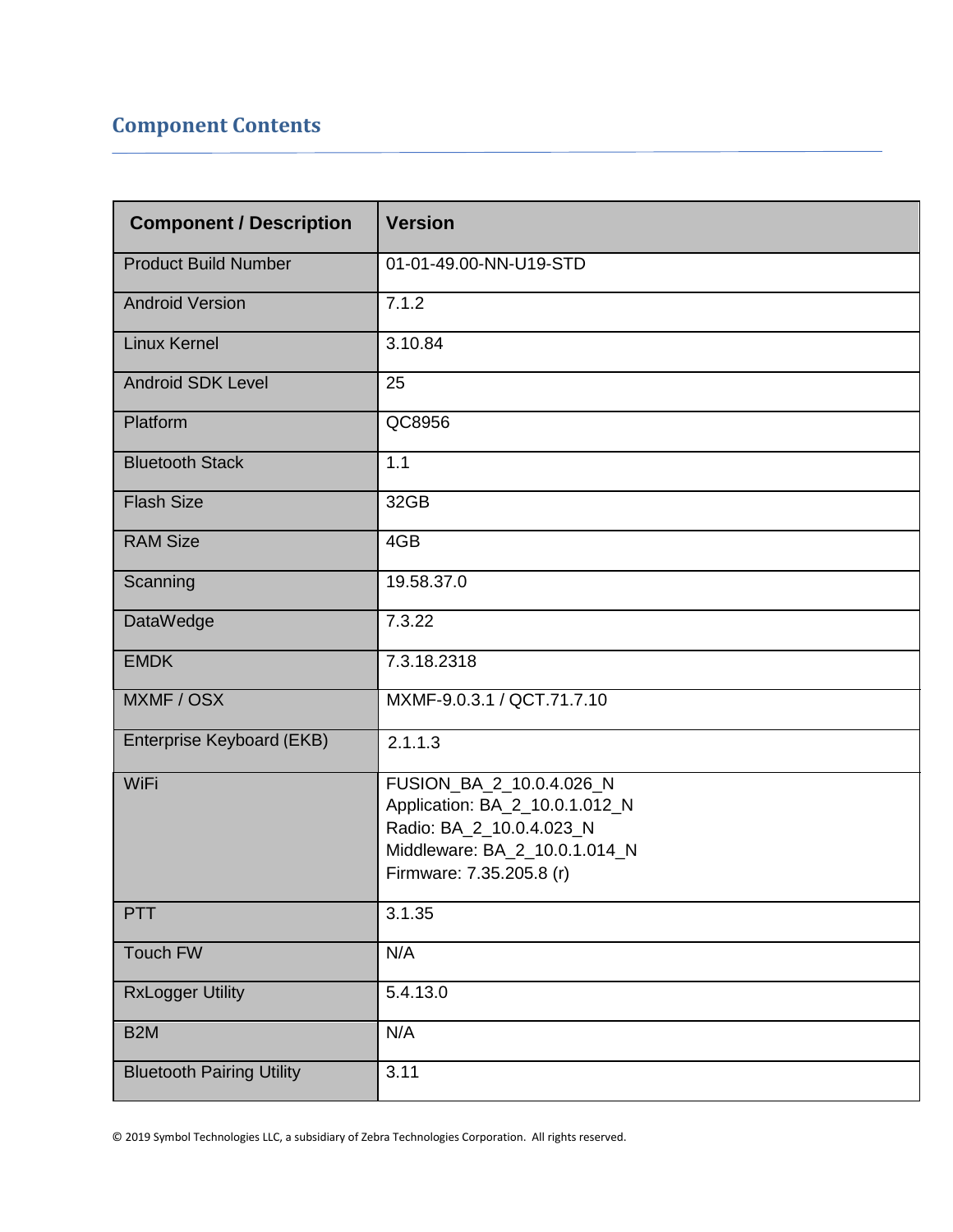| <b>Zebra Data Services</b>                                                      | 3.5.0.1145                                                                                                                                        |
|---------------------------------------------------------------------------------|---------------------------------------------------------------------------------------------------------------------------------------------------|
| <b>File Browser</b>                                                             | 1.19.1.5                                                                                                                                          |
| <b>Stage Now</b>                                                                | 3.3.1.2000                                                                                                                                        |
| <b>App Gallery</b>                                                              | 3.0.1.7                                                                                                                                           |
| <b>User Guide</b>                                                               | N/A                                                                                                                                               |
| Sensors (Accel, Gyro)                                                           | 2061000, 2061000                                                                                                                                  |
| <b>MobiControl</b>                                                              | N/A                                                                                                                                               |
| Zebra Volume Control (ZVC)                                                      | 2.0.0.16                                                                                                                                          |
| <b>Battery Manager</b>                                                          | 1.3.8                                                                                                                                             |
| ActiveEdge                                                                      | 2.5.16                                                                                                                                            |
| WorryFreeWiFi (SmartMU)                                                         | 3.0.3                                                                                                                                             |
| SimulScan Demo App (only on<br>Imager input on SE4750/SE4850<br>configurations) | 3.0.2                                                                                                                                             |
| SimulScan Engine (only on<br>Imager input on SE4750/SE4850<br>configurations)   | 2.0.3                                                                                                                                             |
| <b>Device Central</b>                                                           | 2.1.0.9                                                                                                                                           |
| Zebra Software License Manager 3.1.1                                            |                                                                                                                                                   |
| Audio                                                                           | 0.24.0.0                                                                                                                                          |
| Diagnostic Tool                                                                 | 1.17.0.9                                                                                                                                          |
| Webview                                                                         | 73.0.3683.90                                                                                                                                      |
| Zebra Folder                                                                    | 8.1                                                                                                                                               |
| FingerPrint                                                                     | Zebra/MC33/MC33:7.1.2/01-01-49.00-NN-U19-STD/160:user/release-<br>keys<br>Zebra/MC33/MC33C:7.1.2/01-01-49.00-NN-U19-<br>STD/160:user/release-keys |
| <b>Security Patch Level</b>                                                     | June 01, 2019                                                                                                                                     |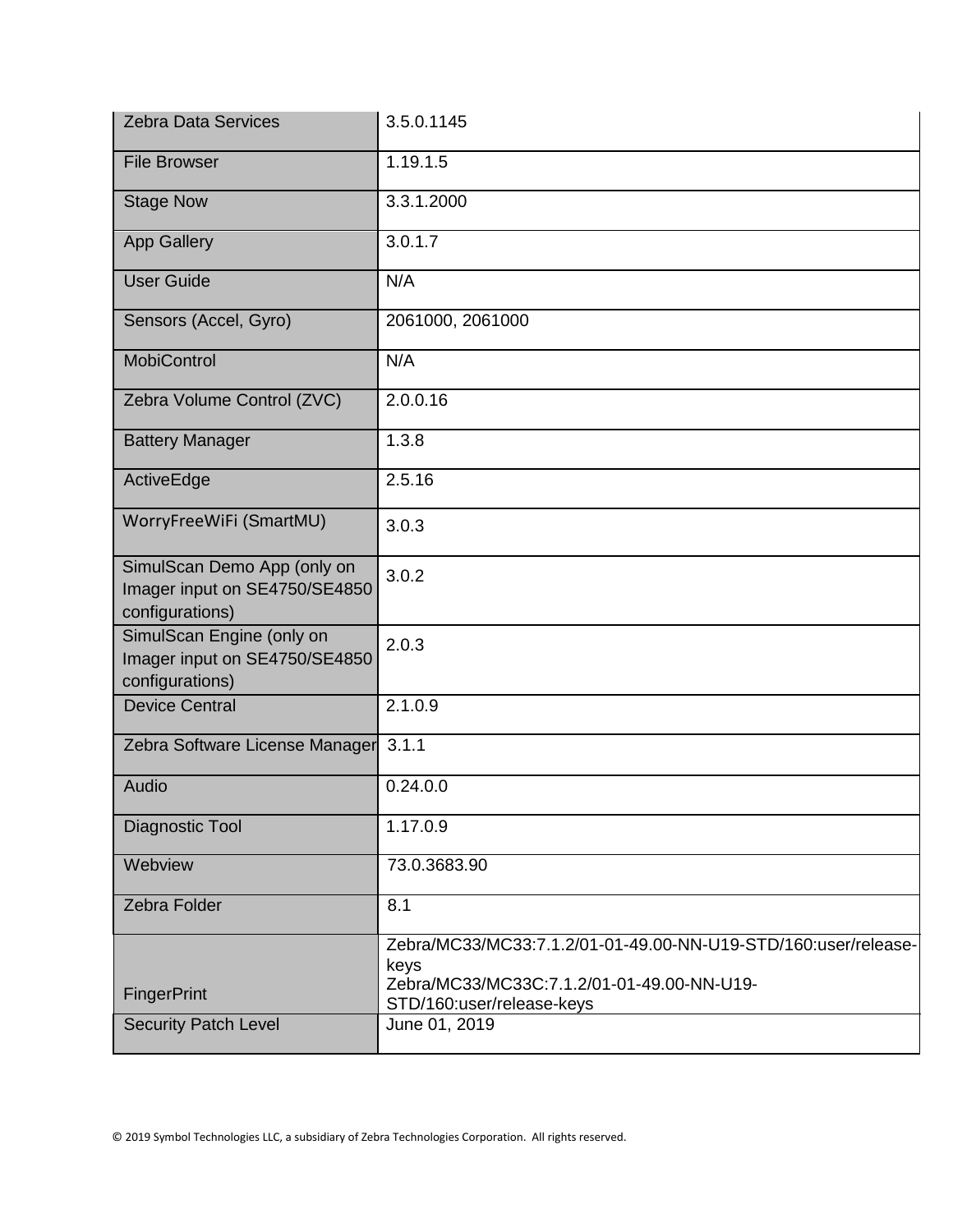#### **1. CFE v19 Updates:**

❖ CFE\_ATLAS\_01-01-49.00-NN-U19-STD.zip (NGMS)

#### 1. **Android Security Patch Level:** June 1, 2019 Use the link below to see the Android Security bulletin for more information: <https://source.android.com/security/bulletin/>

- 2. MX, StageNow, EMDK, Datawedge, Enterprise keyboard component updates: **Note**: For detailed release notes, please refer [http://techdocs.zebra.com](http://techdocs.zebra.com/)
	- o MX: v9.0.3.1
		- a. SPR36994 Resolved MX initialization issue wherein EHS was calling MX before completion of MX initialization process.
		- b. SPR36768 Resolved an issue wherein EHS Hostname in title was not reflecting updated HostName after device reboot.
		- c. SPR36581 Resolved an issue wherein MX was returning invalid package name error when SOTI was being enrolled as DO.
		- d. SPR36479 Resolved an issue where mapping a key using Key Manager CSP to trigger an intent was not working.
	- o StageNow: v3.3.1.2000
	- o Datawedge: v7.3.22
		- a. SPR37124 Resolved an issue where in ADF rule with crunch spaces was removing last character from barcode data with space.
	- o EMDK: v7.3.18.2318
	- o DDT: v1.17.0.9
	- o Enterprise Keyboard: v2.1.1.3
	- o Scanner Framework: v19.58.37.0
		- a. SPR37064 Resolved wrong property.
		- b. SPR36685 Resolved an issue wherein scan engine was failed to initialize during powerup.
		- c. SPR37175 Resolved an issue where in multiple application can enable the same scanner without one app releasing it.
		- d. SPR-37014 Disable firmware update on 8956 N Products.
		- e. SPR 37201 Resolved an issue wherein scan HardTrigger stops working once Language Settings are modified.
		- f. SPR36927 Resolved an issue where scanner was not available for any app when multiple apps enable the scanner and any app among disable the scanner when it moves to background.
		- g. SPR37060/SPR36880 Resolved an issue wherein Datawedge was not disabling the scanner upon resume during app transition from background to foreground causing intermittent scanning failures.
		- h. SPR36925 Resolved an issue wherein scanner was not available for second app when an ANR or crash occurred on the first app
		- i. Integrated new imgkit version IMGKIT\_8.02T01.16.
	- o Wifi: FUSION\_BA\_2\_10.0.4.026\_N
		- a. SPR36741 Resolved an issue wherein device is taken long time to connect in case of failure scenario.
		- b. SPR36855 Resolved an issue where WiFi becomes disabled after reboot because of a GPS module exception.
	- o RxLogger Version 5.4.13.0
	- $\circ$  Diagdaemon Version 5.4.16.0
	- o WebViewGoogle Version 73.0.3683.90
		- a. SPR35943 Updated Chromium Webview for NGMS releases.
	- o OSX Version QCT.71.7.10
	- o Zebra Data Services Version 3.5.0.1145
	- o Device Central: v2.1.0.9
		- a. Added support to start scan and pair by squeezing hardware scan trigger.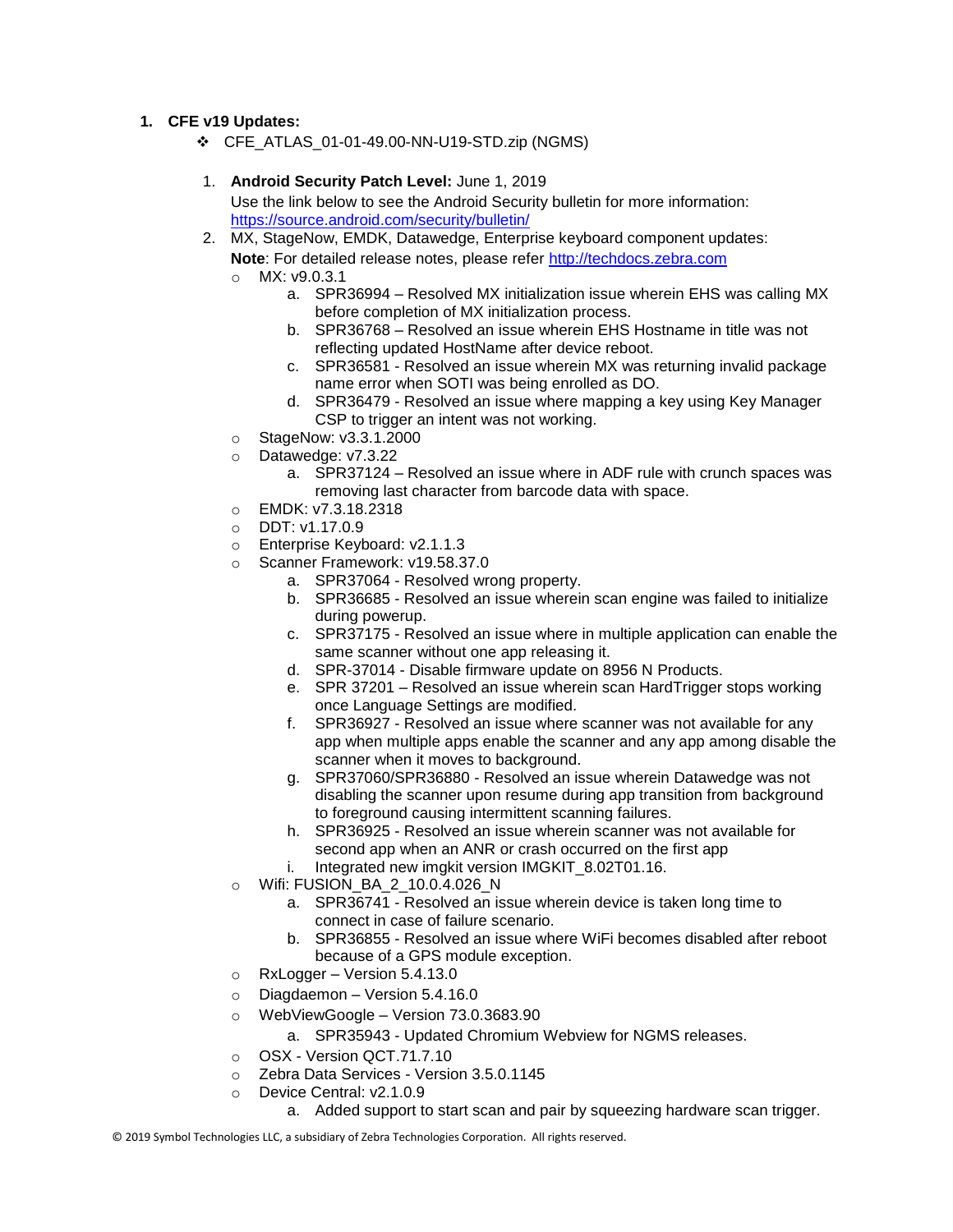- 3. SPR36961 Resolved an issue wherein Zebra RFID Mobile app (APK) disappears from app menu after reboot.
- 4. SPR36958 Resolved an issue wherein disabling Airplane Mode using PowerKey Manager is not working
- 5. SPR37152 Resolved an issue wherein devices has trouble reading and connecting to devices over NFC.
- 6. SPR36691 Resolved an issue wherein location gets turned off on every reboot.
- 7. SPR36600/37084 Resolved an issue wherein device would not boot to the OS due to an exception while removing packages.
- 8. SPR36897 Updated Telstra M2M APN with DUN type.
- 9. SPR36658 Made a change to perform correction on unsealed batteries.
- 10. SPR36294 Resolved an issue with scanner wherein the imager was not configured correctly during boot up.
- 11. SPR36396 Resolved an issue wherein device not connecting to network with China Unicom SIM.
- 12. SPR36879 Adding scan code POUND and STAR.
- 13. SPR36347 Resolved an issue wherein SIP was showing irrespective of "Show Virtual Keyboard" on first launch of chrome browser.
- 14. SPR36691/37039 Resolved an issue wherein Airplane mode gets greyed out after reboot.
- 15. SPR37380 Resolved an issue wherein "Memory" in Settings app was translated wrongly in Deutsch(Deutschland).
- 16. SPR36778 Resolved an issue wherein Static IP address was not being set using Ethernet Manager.
- 17. SPR37404 Resolved an issue wherein Airplane mode gets greyed out after reboot.

#### **Known issue:**

"Zebra Data Service Plugin has stopped" Pop-up has been observed while downgrading from latest patch (LifeGuard 19) to other patches.

#### **2. CFE v18 Updates (Removed from support portal):**

- ❖ CFE\_ATLAS\_01-01-49.00-NN-U18-STD.zip (NGMS)
- 1. **Android Security Patch Level:** March 1, 2019 Use the link below to see the Android Security bulletin for more information: <https://source.android.com/security/bulletin/>
- 2. Updated below mentioned components:
	- o OSX Version QCT.71.7.9.1

a. SPR35906 – Resolved an issue in EHS system restricted settings.

- o Scanner Framework: Version 19.54.37.0
	- a. SPR36333 Resolved an issue wherein enabling DW simulscan option locks up device after suspend/resume.
- 3. SPR36262 Resoled an issue wherein NTP parameters were not updated when applied through Stagenow.
- 4. SPR36165 Added Supported LTE bands in the specific hardware.
- 5. Enabled Native Screen Blanking service.

#### **3. CFE v17 Updates (Removed from support portal):**

❖ CFE\_ATLAS\_01-01-49.00-NN-U17-STD.zip (NGMS)

CFE v16 numbering is skipped for public posting and reserved for LGE-FOTA Beta.

1. **Android Security Patch Level:** February 1, 2019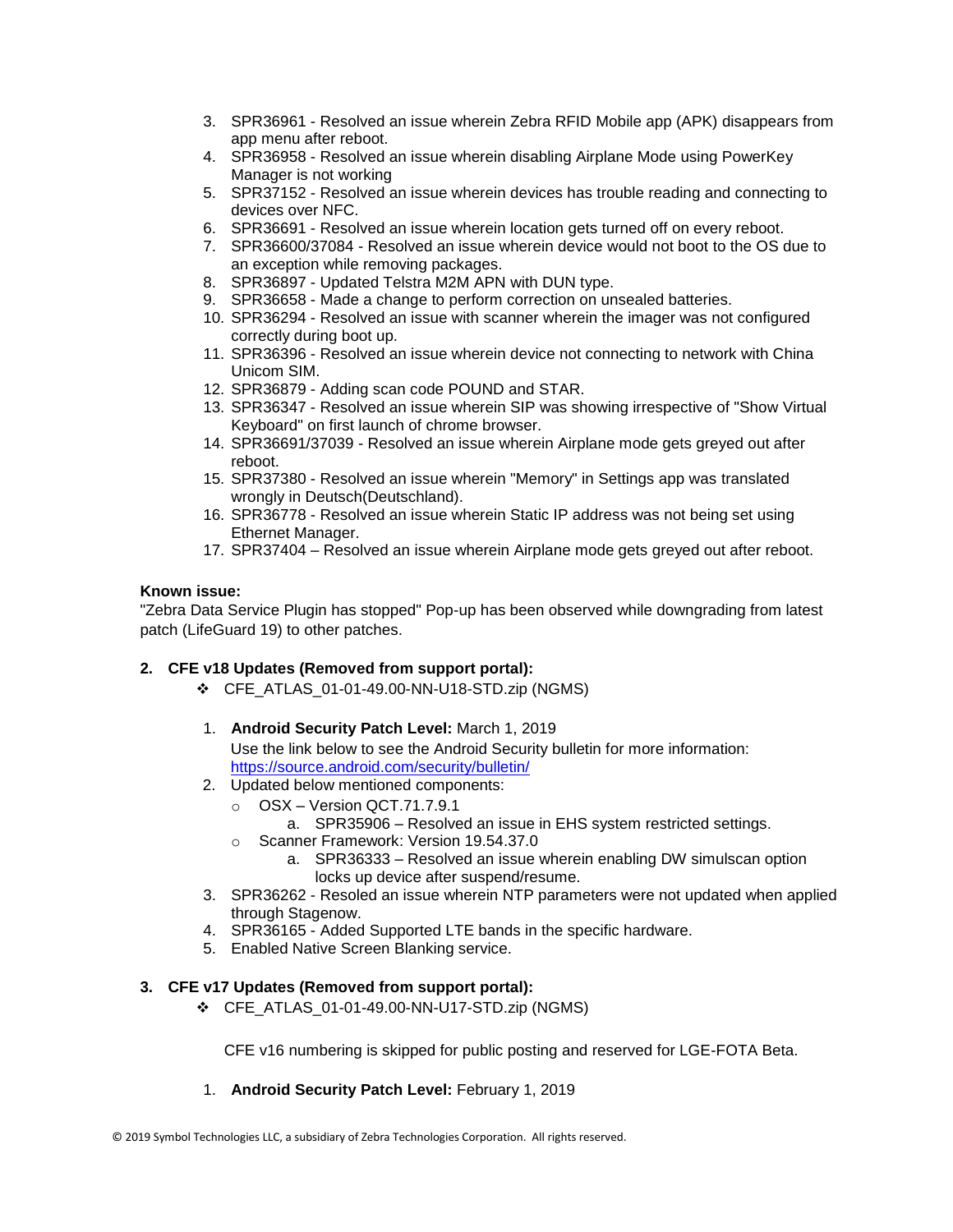Use the link below to see the Android Security bulletin for more information: <https://source.android.com/security/bulletin/>

- 2. MX, StageNow, EMDK, Datawedge, Enterprise keyboard component updates:
	- Note: For detailed release notes, please refer [http://techdocs.zebra.com](http://techdocs.zebra.com/)
	- o MX: v8.4.1.3
		- a. SPR35491/35856 Resolved an issue where in Analytics Manager was throwing "Index out of bound error " when a Stagenow Barcode is scanned.
		- b. SPR35928 Resolved an issue where Clock Manager CSP accepts timezone id in "/Etc" Olson format.
		- c. SPR35908 Resolved an issue wherein admin and user generated certificates could not be downloaded from external server.
		- d. SPR35855 Resolved an issue where in Google Keyboard settings was not persisting.
	- o Enterprise Keyboard: v2.0.1.9
	- $\circ$  StageNow: v3.2.1.0
	- o EMDK: v7.2.2.2202
	- o DataWedge: v7.2.5
	- o DDT: v1.16.1.3
	- o Oem Config: v8.4.0.1
	- o WorryFreeWiFi (SMARTMU): v3.0.3
		- a. Added support for WorryFree WiFi CSP
	- o Device Central: v2.0.22.1
		- a. SPR36473 Show the Battery percentage on the Device Central App main screen when DS3678-ER connected to the mobile device.
	- o Wifi: FUSION\_BA\_2\_10.0.4.025\_N
		- a. SPR36248 Resolved an issue where StageNow configuration will not work with TC75x HW ID 33 device.
		- b. SPR35982 Resolved an issue where roaming failure is observed in disconnect suppression state.
		- c. SPR36361 Enhanced device performance by increasing the value of wlan retries to 12 from the current value of 7.
		- d. SPR35825 Resolved an issue wherein one-way audio is observed during a call sometimes.
		- e. SPR36075 Fixed an issue wherein voice packets were not tagged with correct QoS category sometimes which might have caused choppiness in audio call.
- 3. SPR36275 Resolved an issue where-in Camera swap option was still visible in camera App even after disabling one of the camera [Front/Rear] in TC7x devices via StageNow.
- 4. SPR36344 Resolved an issue wherein device radio states are not recovered if incorrect Battery Swap is performed.
- 5. SPR36213 Resolved an issue wherein device would reboot upon enabling data saver when Bluetooth tethering is enabled in DO mode.
- 6. SPR35347 Resolved an issue wherein device would not boot to the OS after enabling data saver in DO mode.
- 7. SPR35950 Resolved an issue wherein SwiftKey Keyboard Breaks Scanning After Reboot.
- 8. SPR35991 Resolved an issue wherein when soft-keyboard is switched, sometimes Scan data stops to transmit to apps.
- 9. SPR35523 Resolved an issue where on disabling Airplane Menu in power key menu, this caused Cellular network settings to be greyed out in settings.
- **4. CFE v15 Updates (Removed from support portal):**
	- ❖ CFE\_ATLAS\_01-01-49.00-NN-U15-STD.zip (NGMS)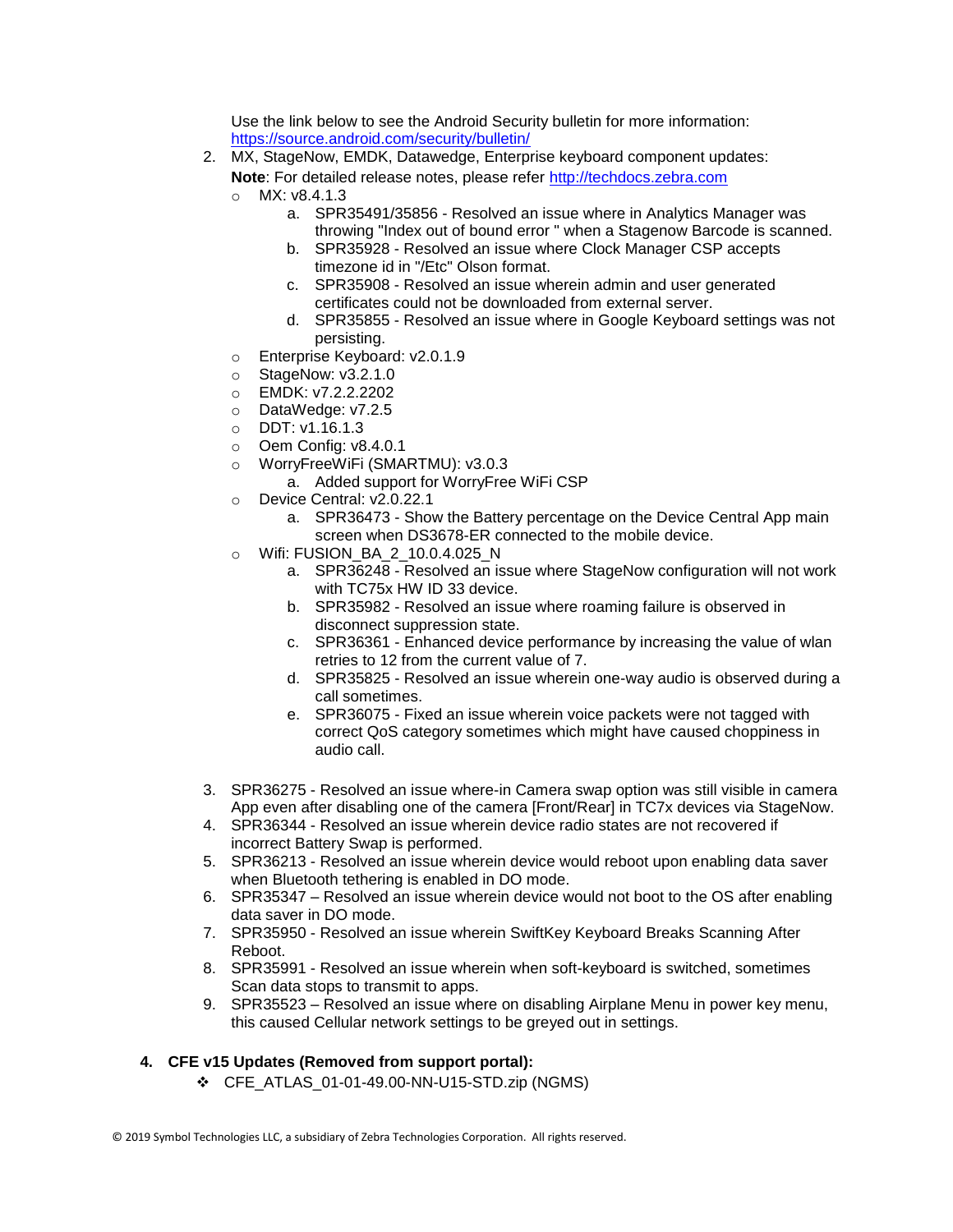#### 1. **Android Security Patch Level:** January 1, 2019 Use the link below to see the Android Security bulletin for more information: <https://source.android.com/security/bulletin/>

- 2. Updated below mentioned components:
	- o WiFi: FUSION\_BA\_2\_10.0.3.020\_N:
		- a. SPR35628 Resolved an issue where validation of Radius server certificate fails.
		- b. SPR35593 Resolved a device reboot issue where DHCP Option received with more than expected length.
	- o Scanner Framework: Version 19.50.37.0
		- a. SPR35288 Fixed an issue wherein initialization of scanner was taking  $~1$ sec.
		- b. SPR35054 Added support for reduced quite zone barcode decoding.
		- c. SPR34844 Resolved an issue wherein multiple open calls are prevented when multiple application tries to open scanner without releasing previous instance.
	- o OSX Version QCT.71.7.9
		- a. SPR36117/36095 Resolved an issue wherein the scanned data would not come to the Apps, Airplane menu item was missing in the Power key menu and Home and recent buttons were not functional
- 3. SPR35414 Resolved an issue to differentiate BT scanners and to avoid multiple paring and un-paring events.
- 4. SPR36019 Resolved an issue wherein serial port control signals were not working as expected.
- 5. SPR36143 Resolved an issue wherein remapping of control modifier keys were not persisting across a reboot.

### **5. CFE v14 Updates:**

- ❖ CFE\_ATLAS\_01-01-49.00-NN-U14-STD.zip (NGMS)
- 1. **Android Security Patch Level:** December 1, 2018 Use the link below to see the Android Security bulletin for more information: <https://source.android.com/security/bulletin/>
- 2. SPR35256 Resolved an issue causing NTP synchronization failure.
- 3. SPR35065 Resolved an issue to include the correct EXIF orientation tag data, in the jpeg image capture by camera.
- 4. SPR34861 Resolved an issue wherein earlier versions of velocity app installation (1.x) was not persisting after reboot.
- 5. SPR35845 Resolved an issue wherein, Gallery Application in Non-GMS displays the pictures with incorrect orientation.

### **6. CFE v13 Updates:**

- ❖ CFE\_ATLAS\_01-01-49.00-NN-U13-STD.zip (NGMS)
- 1. **Android Security Patch Level:** November 1, 2018 Use the link below to see the Android Security bulletin for more information: <https://source.android.com/security/bulletin/>
- 2. MX, StageNow, EMDK, Datawedge, Enterprise keyboard component updates: **Note**: For detailed release notes, please refer [http://techdocs.zebra.com](http://techdocs.zebra.com/) o MX: 8.2.3.1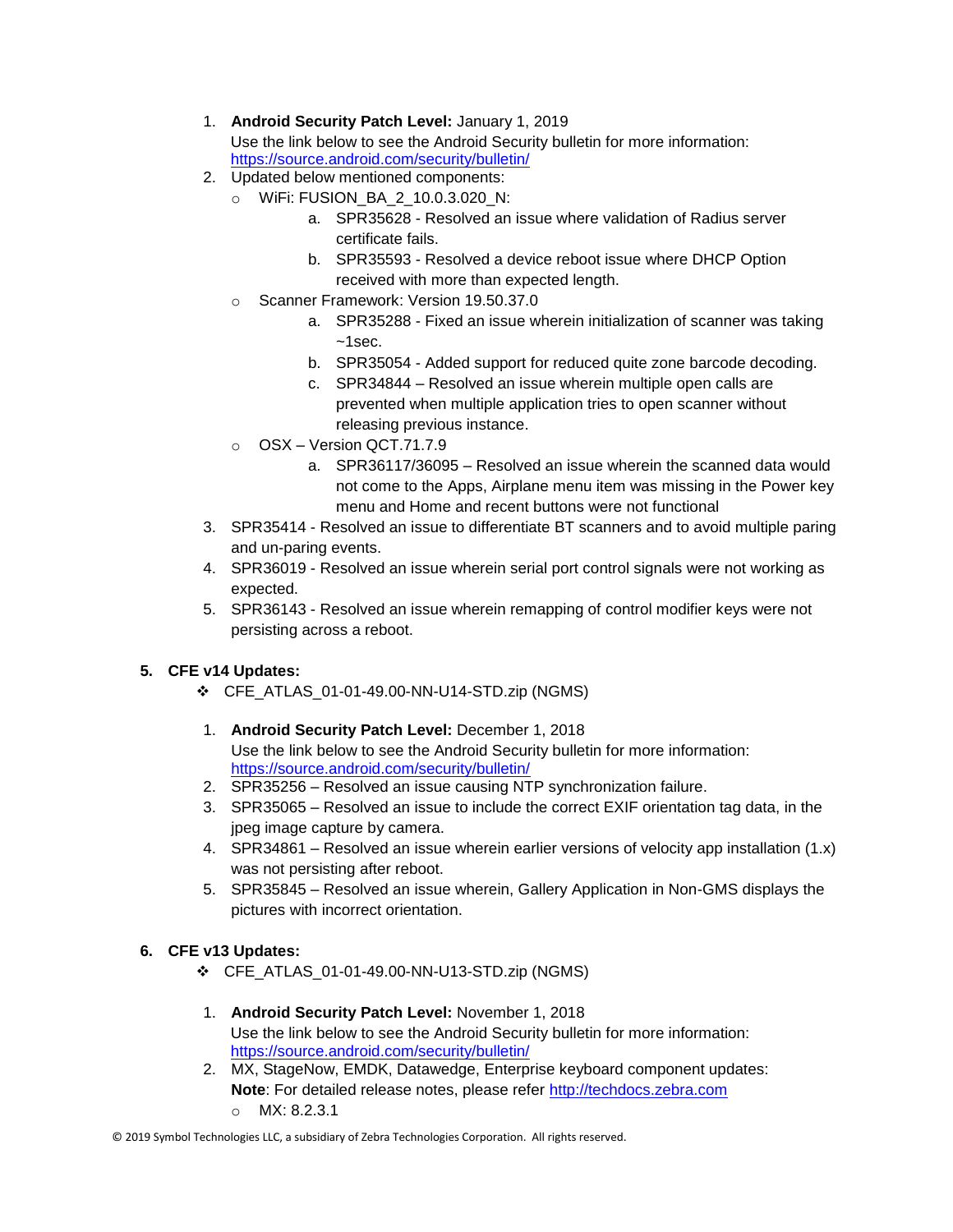- b. SPR35665 Resolved an issue wherein Google keyboard settings are not persisting through a reboot when configured directly after factory reset.
- c. SPR34771 Resolved a synchronization issue in Mx.
- o StageNow client: 3.1.1.1019
- o EMDK: 7.0.0.2000
- o DataWedge: 7.0.4
- o Enterprise Keyboard: 1.9.0.9
	- a. SPR35603 Fixed an issue wherein Enterprise Keyboard was disappearing when an external keyboard was connected.
- 3. SPR35286 Resolved issue where alpha keys do not work properly on 29-key keyboard in certain applications.
- 4. SPR35692 Fixed an issue where it was not possible to disable "Show virtual keypad" from "Settings / Languages & Input / Physical Keyboard".
- 5. Added enable/disable Settings drawer feature implementation in OSX.
- 6. B2M client included in disabled mode

### **7. CFE v12 Updates:**

- ❖ CFE\_ATLAS\_01-01-49.00-NN-U12-STD.zip (NGMS)
- 1. **Android Security Patch Level:** October 1, 2018 Use the link below to see the Android Security bulletin for more information: <https://source.android.com/security/bulletin/>
- 2. Updated below mentioned components:
	- o WiFi: FUSION\_BA\_2\_10.0.3.019:
		- a. Enable/Disable FAPI support to turn ON/OFF hotspot via CSP.
		- b. SPR34760 Resolved an issue wherein the device was unable to reconnect after some idle hours in low coverage.
		- c. Enable/Disable Captive Portal Support.
	- o SmartMU: Version 3.0.2:
		- a. SmartMU app name change to WorryFreeWiFi
	- o Device Central: Version 2.0.17.0
	- o Scanning Framework: Version 19.11.37.1
		- a. SPR34484 Resolved an issue wherein exceptions were not thrown when multiple apps try to open scanner instance without earlier instance being released.
- 3. SPR34300 Added Auto Screen Rotation to Lock screen.
- 4. SPR35090 Resolved an issue wherein disabling captive portal detection was not working.
- 5. SPR35065 Resolved an issue to include the correct EXIF orientation tag data in the jpeg image capture by camera.
- 6. SPR35462 Fixed an issue wherein keyboard selection notification was being shown on hard keypad devices.
- 7. SPR35216 Resolved an issue where Proxy Auto Config (PAC) did not work properly following stops/restarts of the PacService
- 8. SPR35188 Disabled QC Quick Charge 3.0 which allows the device to charge at 9v (since many 3rd party cables are rated for only 5v use).
- 9. SPR34978 Resolved an issue wherein the device was unable to set private apn through EMDK or StageNow.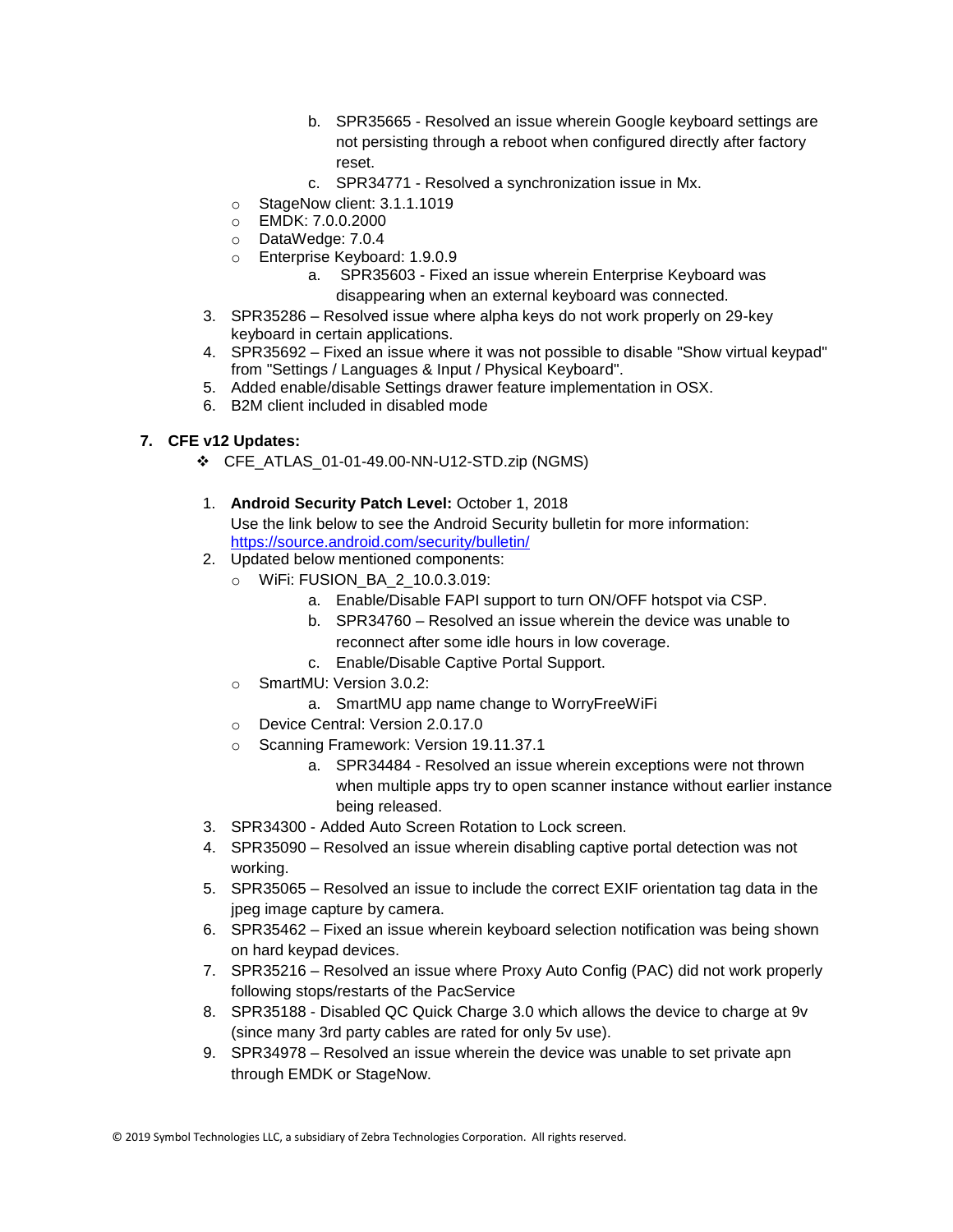- 10. SPR35021 Resolved an issue where Auto PAC Proxy settings are not preserved after Android desert update.
- 11. Added new APN for Telstra-M2M.

#### **8. CFE v11 Updates:**

- ❖ CFE\_ATLAS\_01-01-49.00-NN-U11-STD.zip (NGMS)
- 1. **Android Security Patch Level:** September 1, 2018

Use the link below to see the Android Security bulletin for more information: <https://source.android.com/security/bulletin/>

- 2. Updated below mentioned components:
	- o Enterprise Keyboard: Version 1.9.0.4
	- o Diagnostic Tool: Version 1.16.0.1
	- o OEMConfig: Version 8.1.0.9
	- o Device Central: Version 2.0.11.0
	- o Zebra Software License Manager: Version 3.1.1
	- o Zebra Data Services: Version 1.0.0.1002
- 3. MX, StageNow, EMDK, Datawedge component updates:

**Note:** For detailed release notes, please refer [http://techdocs.zebra.com](http://techdocs.zebra.com/)

- o MX: Version 8.1.0.10
- o StageNow: Version 3.1.1.1018
- o EMDK: Version 6.10.12.1312
- o Datawedge: Version 6.9.49
	- a. SPR34429 Resolved an issue wherein DataWedge failed to load "default Profile<sup>0"</sup>
	- b. SPR34614 Resolved an issue in DataWedge wherein scanner could not be enabled due to quick enabling and disabling of scanner through Intents.
	- c. SPR34972 Implemented new parameters in scanner input plugin API so that the API takes considerable less time to suspend/reenable of the scanner
- 4. CVE-2018-5383 was corrected preventing unauthenticated BT pairing.
- 5. SPR34716 Resolved an issue wherein the MX was getting killed by Backup manager and didn't restart properly.
- 6. Included Zebra Software License Manager v3.1.1.
- 7. Added LEAP Profile support.
- 8. Data Analytics changes:
	- o DataAnalytics has been renamed to Zebra Data Service.
	- o DAInBuiltDCA has been renamed to Zebra Data Service Plugin.
	- o SettingsEULA has been renamed to Zebra Data Services.
	- $\circ$  In this release, the ZDS-EULA pop up during configuring the device, can be automatically skipped if the device is configured for Device Owner mode or when SUWBypass is used.
	- o DO mode configuration mechanism includes NFC bump, QR code, AFW# and Zero touch.
	- o SUW Setup Wizard Bypass can set with PowerMgr CSP.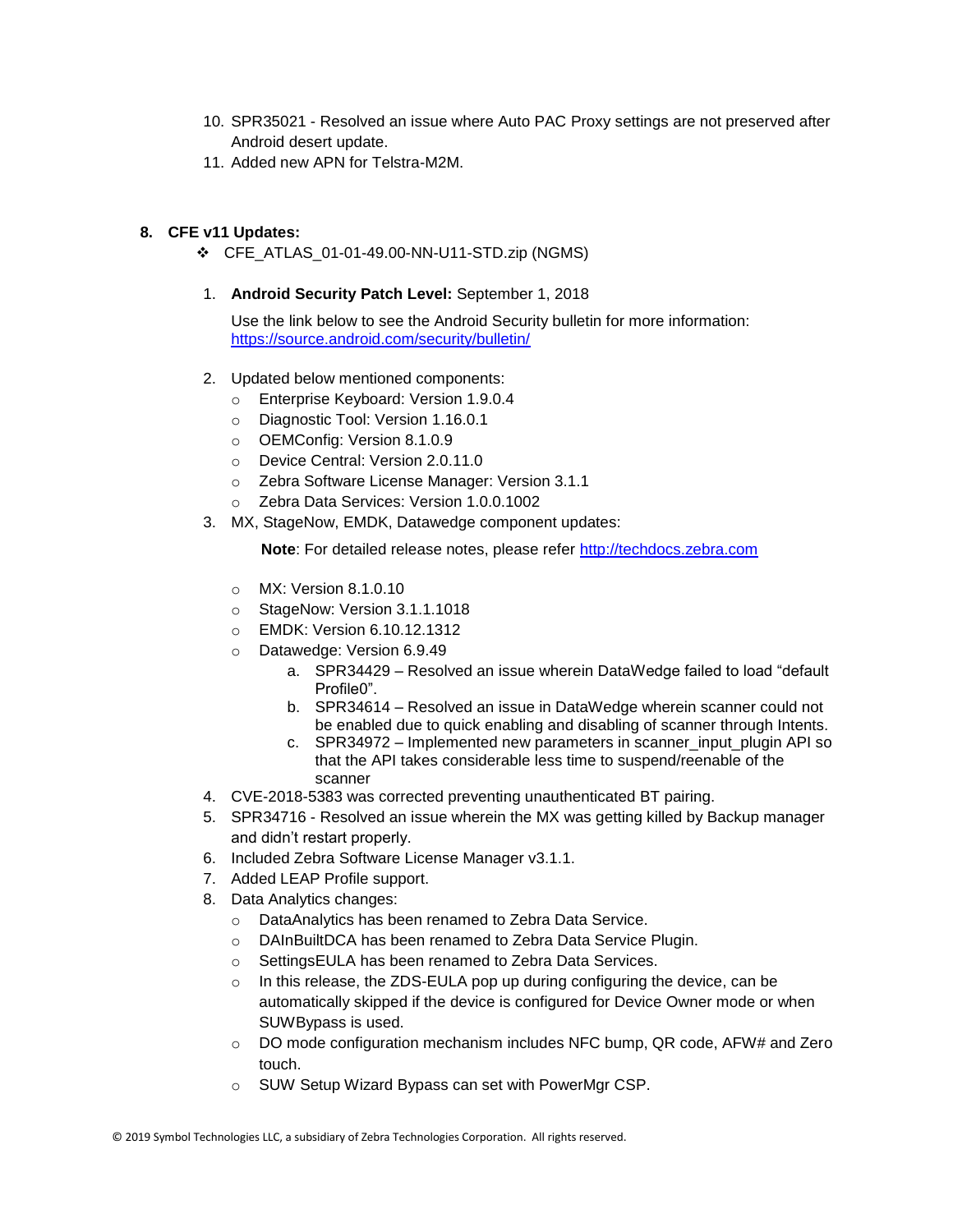o On Automatic skipping of Zebra EULA, Zebra's default settings and data collection rules will be configured on the device.

#### **9. CFE v10 Updates:**

❖ CFE\_ATLAS\_P10\_NN\_01-01.49.zip (NGMS)

#### 1. **Android Security Patch Level:** August 1, 2018

Use the link below to see the Android Security bulletin for more information: <https://source.android.com/security/bulletin/>

- 2. Updated below mentioned components:
	- o OSX Version QCT.71.7.7.1
	- o Scanning Framework Version 19.11.37.0
- 3. SPR34695 Resolved an issue wherein Google play protect setting was not persisting across reboot.
- 4. SPR35062 Resolved an issue wherein setting Default Launcher was failing when more than one third party launcher was installed in the device.
- 5. SPR34648 Resolved an issue where malformed DHCP Option 150 (TFTP Server Address) was passed during DHCP exchange.
- 6. SPR34445 Resolved an issue wherein scanner exceptions were observed while scanning DATAMATRIX barcodes using DS3678 scanner resulting in scanner beam failures.
- 7. SPR34310 Resolved an issue where in CANCELREAD API was not working when Continuous Mode was enabled.
- 8. SPR34757 Resolved an issue where DHCP Option 42 (NTP servers) has more entries than expected.
- 9. SPR34046 Resolved an issue wherein there were Bluetooth scanner disconnections noticed while audio was being played simultaneously on BT headset.

#### **10. CFE v9 Updates:**

- ❖ CFE\_ATLAS\_P09\_NN\_01-01.49.zip (NGMS)
- 1. **Android Security Patch Level:** July 1, 2018

Use the link below to see the Android Security bulletin for more information: <https://source.android.com/security/bulletin/>

- 2. Updated below mentioned components:
	- $\circ$  MX Version 8.0.2.0
	- $\circ$  EKB Version 1.8.0.8
	- o StageNow Client Version 3.0.1.1038
	- o DataWedge Version 6.8.54
	- o WiFi FUSION\_BA\_2\_10.0.1.019\_N
	- o SmartMU Version 3.0.1
	- $\circ$  OSX Version QCT.71.7.7.0
	- o DataAnalytics Version 3.3.0.1113
- 3. After an upgrade from non-EULA to EULA BSP, the Data Analytics Engine (DAE) upgrades to v3.3.0.1113 and takes about 35 secs to initialize for the first time. During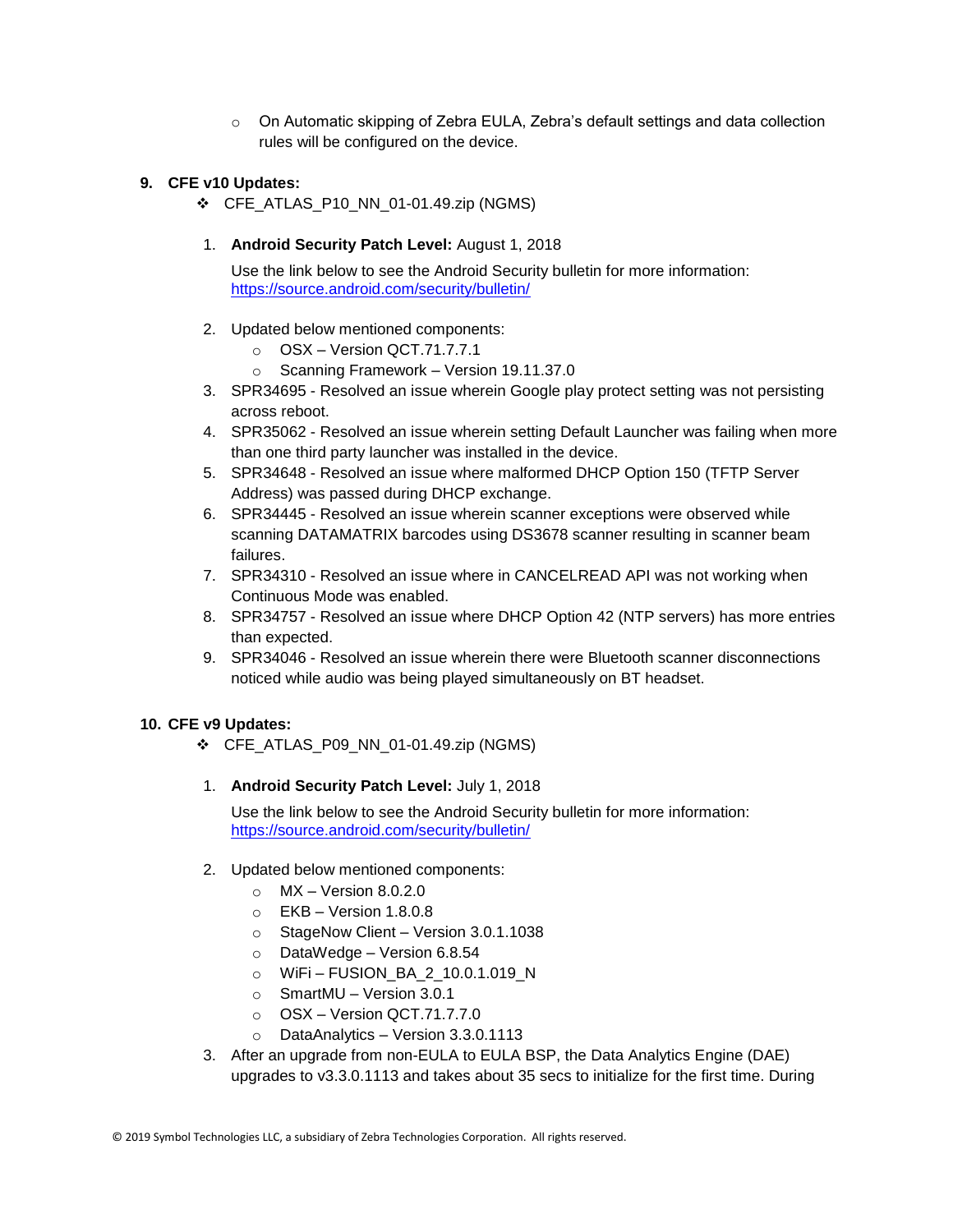this time the Settings->Zebra (EULA) page will show the default status of Device Data toggle button as enabled until initializing is complete.

- 4. Audio Optimization resulting in a 75% reduction is buffering between HAL and ALSA in both the RX and TX leg of a VoIP Call reducing device's contribution to the mouth to ear delay significantly. Impact is to VoIP use case only on all SKU's.
- 5. SPR34894 Fixed an issue in DataWedge wherein scanner could not be enabled due to quick enabling and disabling of scanner through Intents.
- 6. SPR34743 Keyboard configuration properties has been changed for software keyboard pop up scenario.
- 7. SPR34906 Resolved an issue wherein device used to get stuck in the boot up screen on Velocity app installed devices.
- 8. SPR33599 Resolved an issue wherein few system apps were being disabled after Applock whitelist mode was enabled.
- 9. SPR33818 Fixed an issue wherein certain decoder type values were not persisting across a scanner enable/disable cycle.
- 10. SPR34267 Resolved an issue wherein user was not able to enable USB debugging option using StageNow.
- 11. SPR33639 Resolved an issue wherein the customer app install and launch during device sleep state and device stop emitting scan beam after awake from suspend.
- 12. SPR34614 Resolved an issue in DataWedge wherein scanner could not be enabled due to quick enabling and disabling of scanner through Intents.
- 13. SPR33920 Resolved an issue wherein devices failed to connect to WLAN network if the country selection is set to Japan.
- 14. SPR34717 Added support for new method of creating the Applock Whitelist.
- 15. SPR34346 Resolved an issue wherein Velocity app installation was not persisting after reboot.
- 16. SPR34888 Resolved an issue wherein user could not launch Key Programmer in Settings App.
- 17. SPR34595 Resolved an issue wherein Storage Card path was inaccessible through StageNow.

### **11. CFE v8 Updates:**

- $\div$  CFE\_ATLAS\_P08\_NN\_01-01.49.zip (NGMS)
- 1. **Android Security Patch Level:** June 1, 2018 Use the link below to see the Android Security bulletin for more information: <https://source.android.com/security/bulletin/>
- 2. Resolved an issue wherein KeyProgrammer fails to open via Device settings.
- 3. Build Number format has been updated.
- 4. Added First Api Level property for MC33 and VC80x products.

### **12. CFE v7 Updates:**

- $\div$  CFE\_ATLAS\_P07\_NN\_01-01.49.zip (NGMS)
- 1. **Android Security Patch Level:** May 1, 2018

Use the link below to see the Android Security bulletin for more information: <https://source.android.com/security/bulletin/>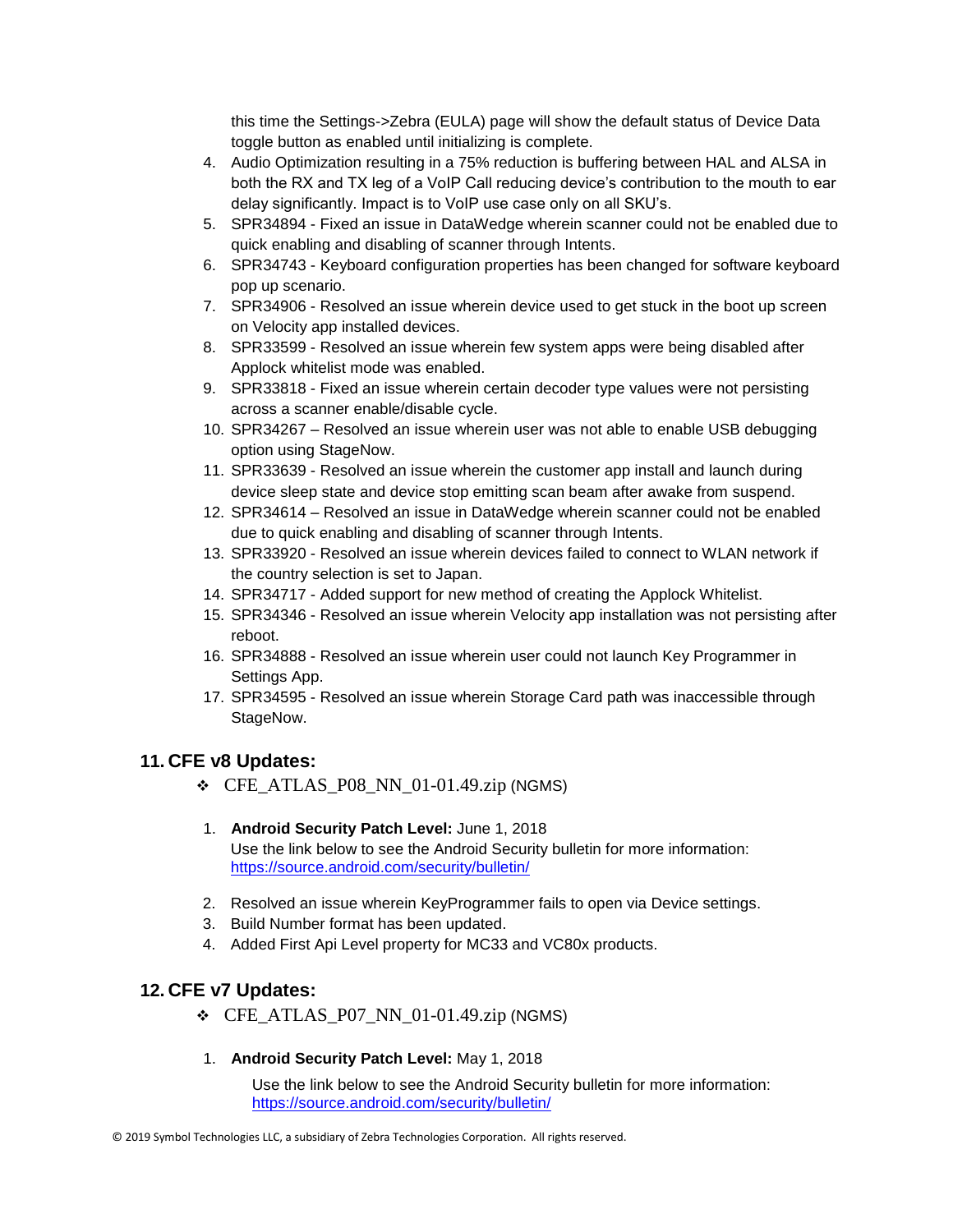- 2. Fix for Zebra setup wizard popup after OS upgrade.
- 3. **Updated below components:**
	- o MX: 8.0.0.10
	- o StageNow client: 3.1.0.1037
	- o DataWedge: 6.8.50
	- o Enterprise Keyboard: 1.8.0.8
	- o EMDK: 6.9.16.1216
- 4. Build ID format has been updated.
- 5. Included Zebra Software License Manager v3.0.1.
- 6. Added Wi-Fi power table for Japan.
- 7. SPR34179 Resolved an issue wherein device connects slowly to an AP.
- 8. SPR34175 Resolved an issue wherein device does not show preview information in Messaging App when language toggles from right-to-left.
- 9. SPR34259 Added support to use USBMgr CSP to limit the standard 4 options on device to only allow UsbExternalStorageUsage.
- 10. SPR34307 Resolved an issue wherein the device was unable to be staged via StageNow.
- 11. SPR34083/34014/32519 Resolved an issue wherein disabling WWAN radio via Airwatch using StageNow XML fails.
- 12. SPR33977 Resolved an issue wherein set time zone issue observed with StageNow.
- 13. SPR34213/31491 Resolved an issue wherein the device was unable to stage via StageNow.
- 14. SPR34420 Resolved an issue wherein floating scan bubble issue observed with Enterprise Keyboard.
- 15. SPR33755 Resolved an issue wherein the Whitelisted apps were unable to submit XML to MX.
- 16. SPR33207 Resolved an issue wherein the Device Diagnostic tool had an issue with reading the Battery Cycles in the application for PP+ batteries.
- 17. SPR33671 Resolved an issue wherein user was unable to create WIFI profile with username as backslash followed by number.
- 18. SPR33862 Resolved an issue wherein the Screen Time off settings using Display manager CSP was not working.
- 19. SPR34145 Resolved an issue wherein indexing of the WEP key was not handled correctly.
- 20. SPR33973 Resolved an issue wherein erroneously loading default profile by providing feature to ignore disabled profiles in DataWedge.
- 21. SPR33848 Added support to included category field in intent profile in StageNow.
- 22. SPR34189 Resolved an issue wherein low ram and oom limit adjustments to provide more free memory.
- 23. SPR33876 Resolved an issue wherein Display Timeout was unable set via StageNow.
- 24. SPR33607 Resolved an issue where few fresh devices were unable to stage after unbox the device.
- 25. SPR33538 Resolved an issue wherein the Scanner beam stuck off and No LED beam while pressing scanner button.
- 26. SPR33981 Resolved an issue Czech Republic Regulatory Country could not be set using Wifi config profile.
- 27. A new device settings menu and an initial setup screen have been added to easily configure the Zebra analytics engine. The initial setup screen will be displayed upon bootup following an Enterprise Reset or Factory Reset. This screen can be skipped on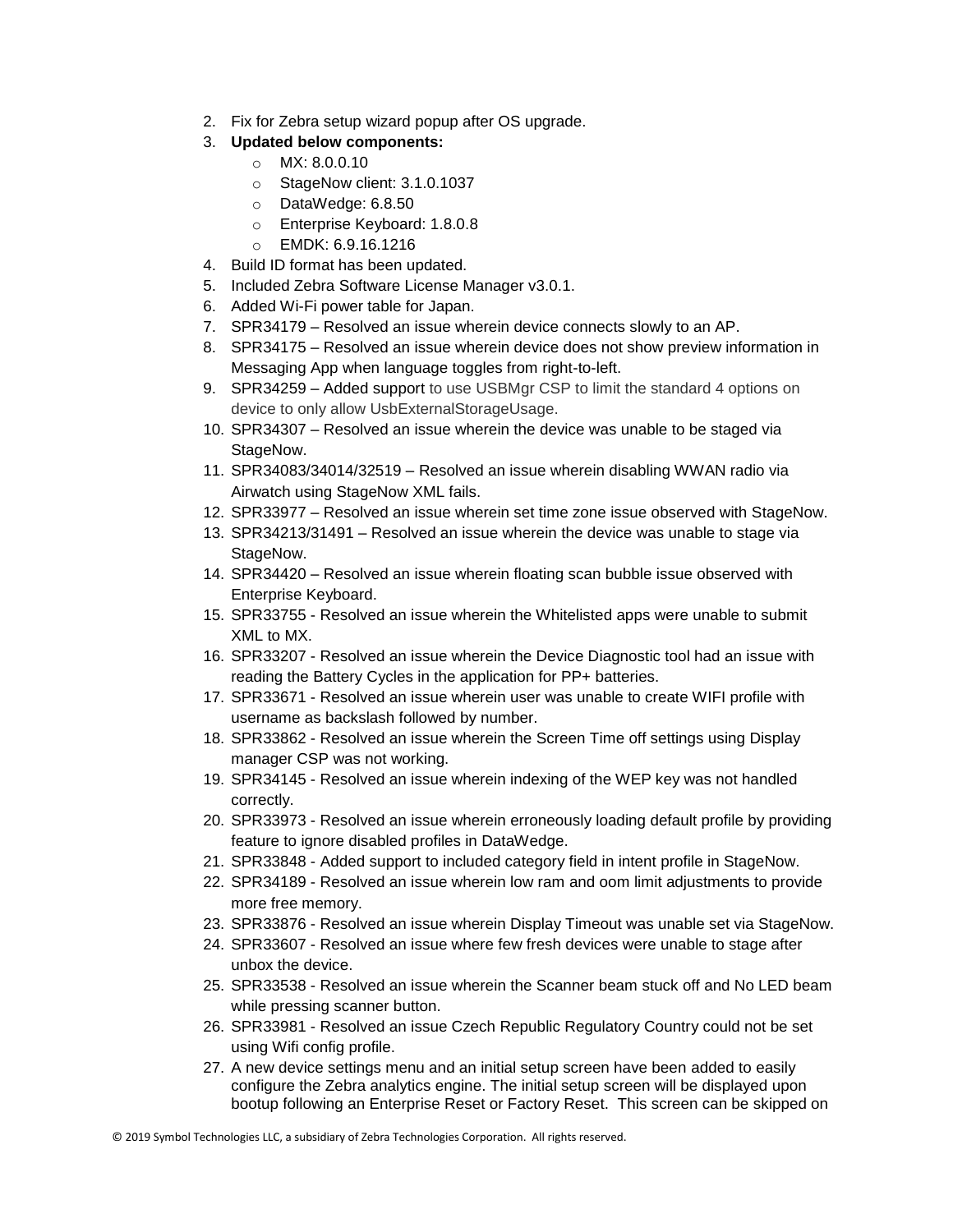an Enterprise Reset by provisioning using a StageNow profile (PowerMgr CSP), similar to what is available for the Google setup wizard bypass.

- 28. Added Enterprise Browser package (com.symbol.enterprisebrowser) to white listed apps.
- 29. Resolved an issue wherein Settings App crashes while performing "Network Settings Reset".
- 30. Resolved an issue wherein Bluetooth tethering was not working.

# **13.Update005 Updates:**

❖ CFE-VC80x\_MC33-01-01-48-NN-00-A-05.zip (NGMS)

| Components     | <b>New Features</b>                                                                                                                                                                                                                                                                                                                                                                                                                                                                                                                                                                                                            |  |  |
|----------------|--------------------------------------------------------------------------------------------------------------------------------------------------------------------------------------------------------------------------------------------------------------------------------------------------------------------------------------------------------------------------------------------------------------------------------------------------------------------------------------------------------------------------------------------------------------------------------------------------------------------------------|--|--|
| OS             | Added support for FIPS                                                                                                                                                                                                                                                                                                                                                                                                                                                                                                                                                                                                         |  |  |
| <b>Battery</b> | Added support for battery hotswap with up to 30 seconds for Wifi/BT<br>persistence                                                                                                                                                                                                                                                                                                                                                                                                                                                                                                                                             |  |  |
| Scanning       | Added Simulscan on the part numbers with imager<br>Added support for RS507x<br>Fixed Bluetooth scanner firmware update failure                                                                                                                                                                                                                                                                                                                                                                                                                                                                                                 |  |  |
| DataWedge      | Fixes:<br>SPR-33973 Resolved issue where Wrong profile gets loaded<br>$\bullet$<br>when SwitchToProfile intent is used<br>SPR 33538 - Not able to load the correct profile when Switch To<br>Profile intent is used.<br>Features:                                                                                                                                                                                                                                                                                                                                                                                              |  |  |
|                | Changed the default Simul Scan template in a DataWedge profile<br>$\bullet$<br>to "Default - Barcode 4.xml".<br>Added support for Dynamic template parameters in SimulScan<br>$\bullet$<br>configuration.<br>Added Multibarcode support.<br>$\bullet$<br>Added a barcode separator for multbarcode feature.<br>$\bullet$<br>Intent API extensions<br>Added support to import full configuration database or profile<br>1.<br>configuration database via intent API.<br>2. Added support to get and set configuration of Serial Input<br>Plugin settings.<br>Added support to install an application while in device in suspend |  |  |
| <b>EMDK</b>    | mode and make it to work with DataWedge. (SPR - 33639)<br>Fixes:<br>Unable to create a DataWedge profile using EMDK Profile<br>$\bullet$<br>Manager.<br>"getLabelType()" method returns "UNDEFINED" for mailmark and<br>Hanxin barcode<br>Features:<br>Enhanced Barcode Manager API:                                                                                                                                                                                                                                                                                                                                           |  |  |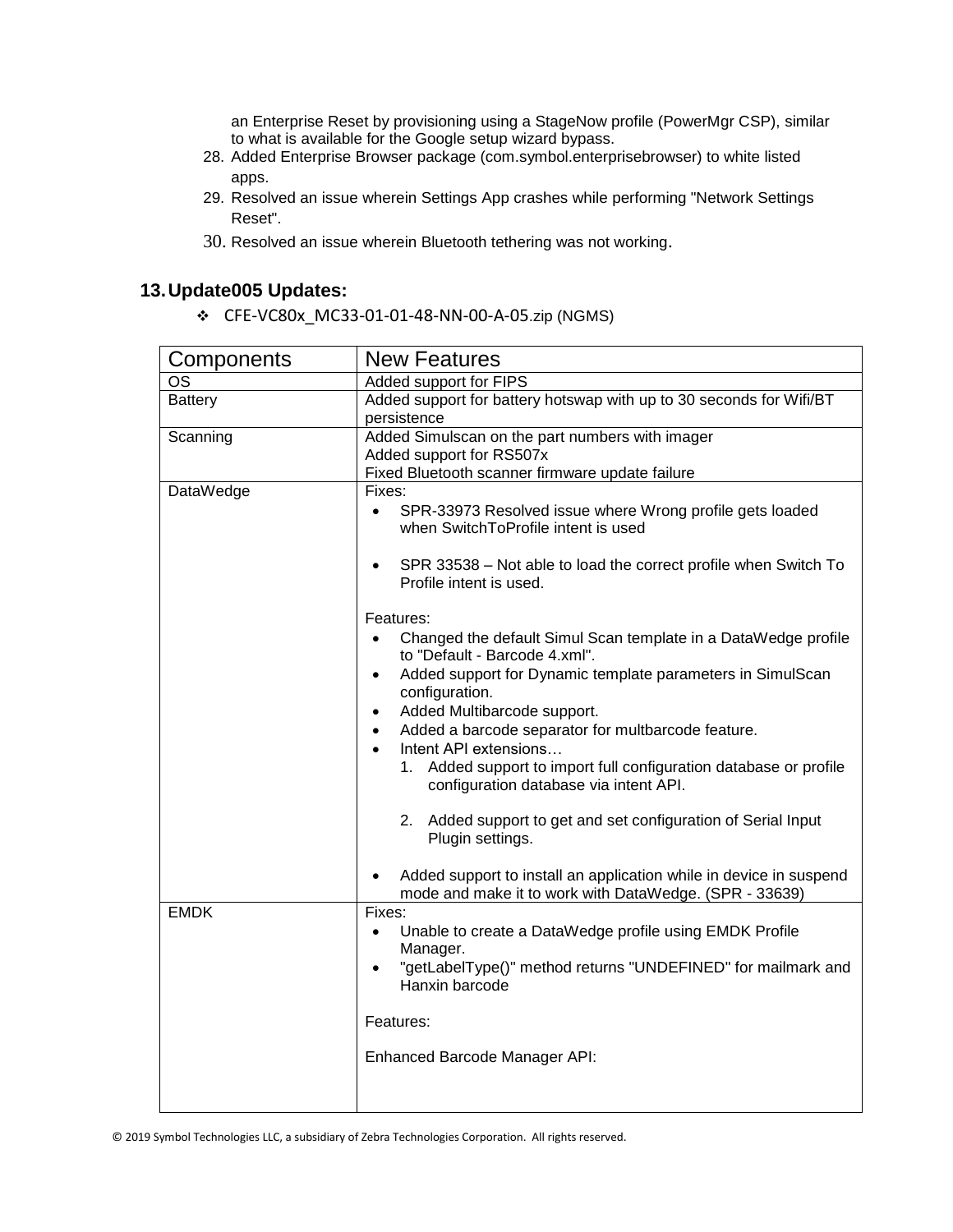|                 | Added support for the Mutli-Barcode decoding feature. This<br>feature allows scanning multiple barcodes in one single scan:<br>Added new value "MULTI_BARCODE" in enum ScanMode to<br>$\cap$<br>enable decoding multiple barcodes at a time.<br>Added new class "MultiBarcodeParams" in ScannerConfig<br>$\circ$<br>with parameter "barcodeCount" to set the barcode count to be<br>scanned.<br>Enhanced SerialComm API: |
|-----------------|--------------------------------------------------------------------------------------------------------------------------------------------------------------------------------------------------------------------------------------------------------------------------------------------------------------------------------------------------------------------------------------------------------------------------|
|                 | The new flowControlMode feature has been added in the<br>SerialConfig class with RTS_CTS, XON_XOFF and NONE as<br>possible values.                                                                                                                                                                                                                                                                                       |
| МX              | Fixes:<br>"Zebra Mobility Extensions Version" is shown as 1.3 on Airwatch<br>agent when UUT RAM is 85% filled<br>SPR-34145: Fixed issue where Wlan with WEP key INDEX 2 is<br>not kept                                                                                                                                                                                                                                   |
| OEMConfig       | Fixes:<br>"SignalOccurrenceOfThreat" parm is not added in threatStep                                                                                                                                                                                                                                                                                                                                                     |
| Ivanti Velocity | Integrated Velocity ATTE 2.0                                                                                                                                                                                                                                                                                                                                                                                             |

### **14.CFE v4 Updates:**

❖ CFE-VC80x\_MC33-01-01-48-NN-00-A-04.zip (NGMS)

### 1. **Android Security Patch Level:** March 5, 2018

Use the link below to see the Android Security bulletin for more information: <https://source.android.com/security/bulletin/>

#### 2. **Updated below components:**

- o Datawedge: 6.7.34
- o StageNow: 2.10.1.1386
- o EMDK: 6.8.20.1120
- o MX: 7.2.0.6
- o File browser: 1.19.1.2
- 3. SPR33311 Resolved an issue wherein RS507 is unable to connect via Bluetooth using Voxware voice application.
- 4. SPR33302 Resolved an issue wherein disabling the oval capacitive key via StageNow fails.
- 5. SPR34267 Resolved an issue wherein USB debugging failed to get enabled via StageNow.
- 6. SPR33639 Resolved an issue wherein device stops emitting scan beam after waking up from suspend state.
- 7. SPR33799 Resolved an issue wherein DataWedge was sending char 10 instead of char 13.

# **15.CFE v3 Updates:**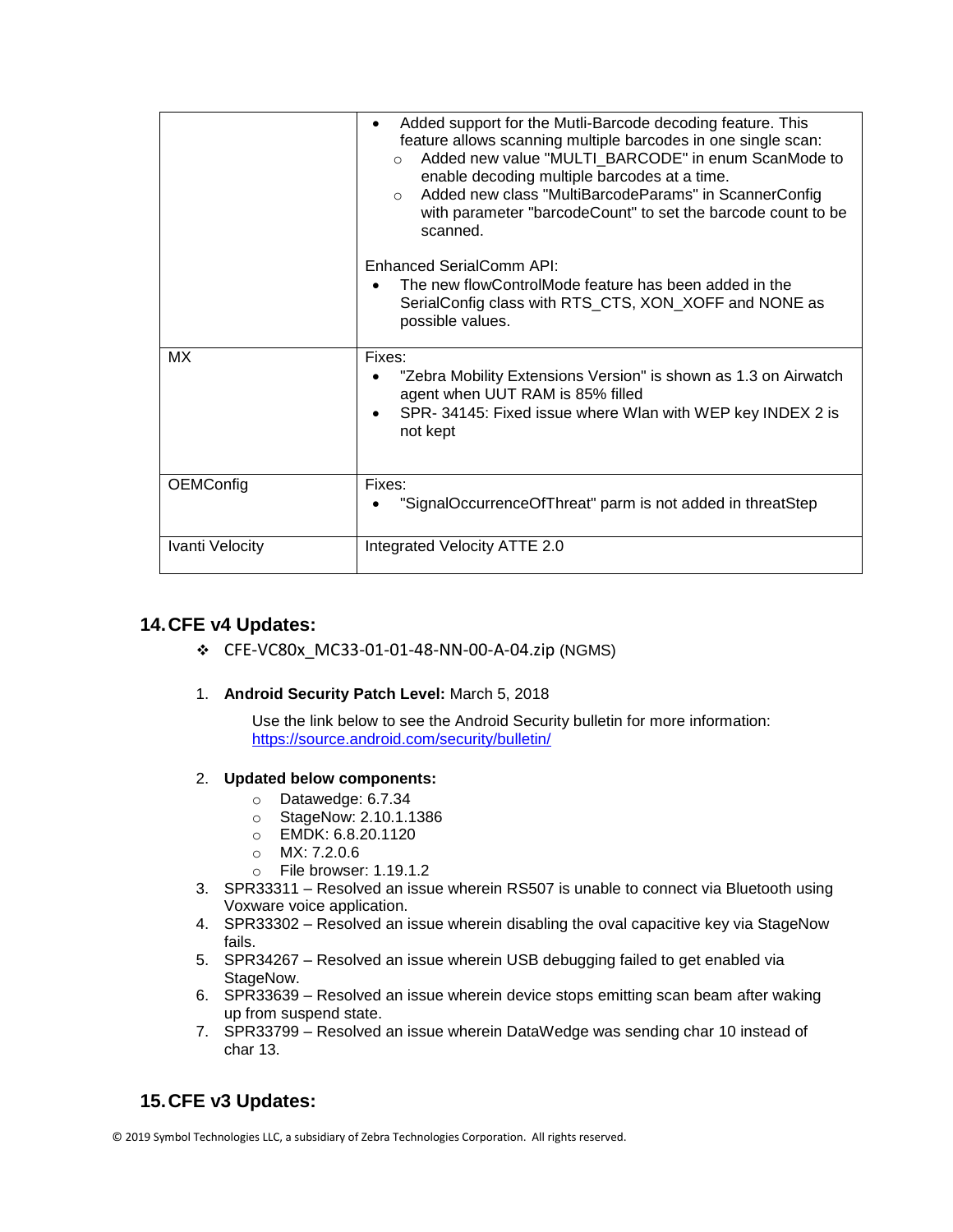- ❖ CFE-VC80x\_MC33-01-01-48-NN-00-A-03.zip (NGMS)
- 1. Spectre and Meltdown (CVE-2017-5753, 5715, 5754) remediation provided by updates to timer access for CVE-2017-13218.
- 2. Fix for bug: BT connection state does not persist across reboots, if location settings is in enabled state

# <span id="page-14-0"></span>**Device Compatibility**

This software release has been approved for use on the following devices.

| <b>Device Part Number</b> | <b>Operating System</b> | <b>Device Part number</b> | <b>Operating System</b> |
|---------------------------|-------------------------|---------------------------|-------------------------|
| MC330K-GE3HA3NA           | Android N               | MC330M-RL4SG2RW           | Android N               |
| MC330K-GE3HA3RW           | Android N               | MC330M-SI2HA2RW           | Android N               |
| MC330K-GE4HA3NA           | Android N               | MC330M-SI30A2RW           | Android N               |
| MC330K-GE4HA3RW           | Android N               | MC330M-SI3HA2NA           | Android N               |
| MC330K-GE4HA4NA           | Android N               | MC330M-SI3HA2RW           | Android N               |
| MC330K-GE4HA4RW           | Android N               | MC330M-SI40A2NA           | Android N               |
| MC330K-GI3HA3NA           | Android N               | MC330M-SI4HA2NA           | Android N               |
| MC330K-GI3HA3RW           | Android N               | MC330M-SI4HA2RW           | Android N               |
| MC330K-GI3HA4RW           | Android N               | MC330M-SI4HG2NA           | Android N               |
| MC330K-GI4HA3NA           | Android N               | MC330M-SL2HA2RW           | Android N               |
| MC330K-GI4HA3RW           | Android N               | MC330M-SL2HG2RW           | Android N               |
| MC330K-GI4HA4NA           | Android N               | MC330M-SL3HA2NA           | Android N               |
| MC330K-GI4HA4RW           | Android N               | MC330M-SL3HA2RW           | Android N               |
| MC330K-GI4HG3NA           | Android N               | MC330M-SL4HA2NA           | Android N               |
| MC330K-GI4HG3RW           | Android N               | MC330M-SN3HA2RW           | Android N               |
| MC330K-GI4HG4NA           | Android N               | MC330M-SN4HA2NA           | Android N               |
| MC330K-GI4HG4RW           | Android N               | MC330M-RL2SG2US           | Android N               |
| MC330K-GL2HA3RW           | Android N               | MC330M-SL4HG2US           | Android N               |
| MC330K-GL3HA3RW           | Android N               | MC330M-SL3HG2US           | Android N               |
| MC330K-GL3HA4RW           | Android N               | MC330M-RL4SG2US           | Android N               |
| MC330K-GL4HA3NA           | Android N               | MC330M-RL3HG2US           | Android N               |
| MC330K-GL4HA3RW           | Android N               | MC330M-SN4HG2US           | Android N               |
| MC330K-GL4HA4NA           | Android N               | MC330M-SI3HG2US           | Android N               |
| MC330K-GL4HA4RW           | Android N               | MC330M-GL4HG2US           | Android N               |
| MC330K-GL4HG3RW           | Android N               | MC330M-GL3HG2US           | Android N               |
| MC330K-RC3HA4NA           | Android N               | MC330M-GL2HG2US           | Android N               |
| MC330K-RC3HA4RW           | Android N               | MC330M-GI3HG2US           | Android N               |
| MC330K-RC3HG4RW           | Android N               | MC330M-GI2HG2US           | Android N               |
| MC330K-RC4HA4NA           | Android N               | MC330K-SN4HG3US           | Android N               |
| MC330K-RC4HA4RW           | Android N               | MC330K-SI3HG3US           | Android N               |
| MC330K-RL3HA3RW           | Android N               | MC330K-GL4HG3US           | Android N               |
| MC330K-RL3HG3RW           | Android N               | MC330K-RC4HG4US           | Android N               |
| MC330K-RL3SG3RW           | Android N               | MC330K-RC3HG4US           | Android N               |
| MC330K-RL4HA3NA           | Android N               | MC330K-GL4HG4US           | Android N               |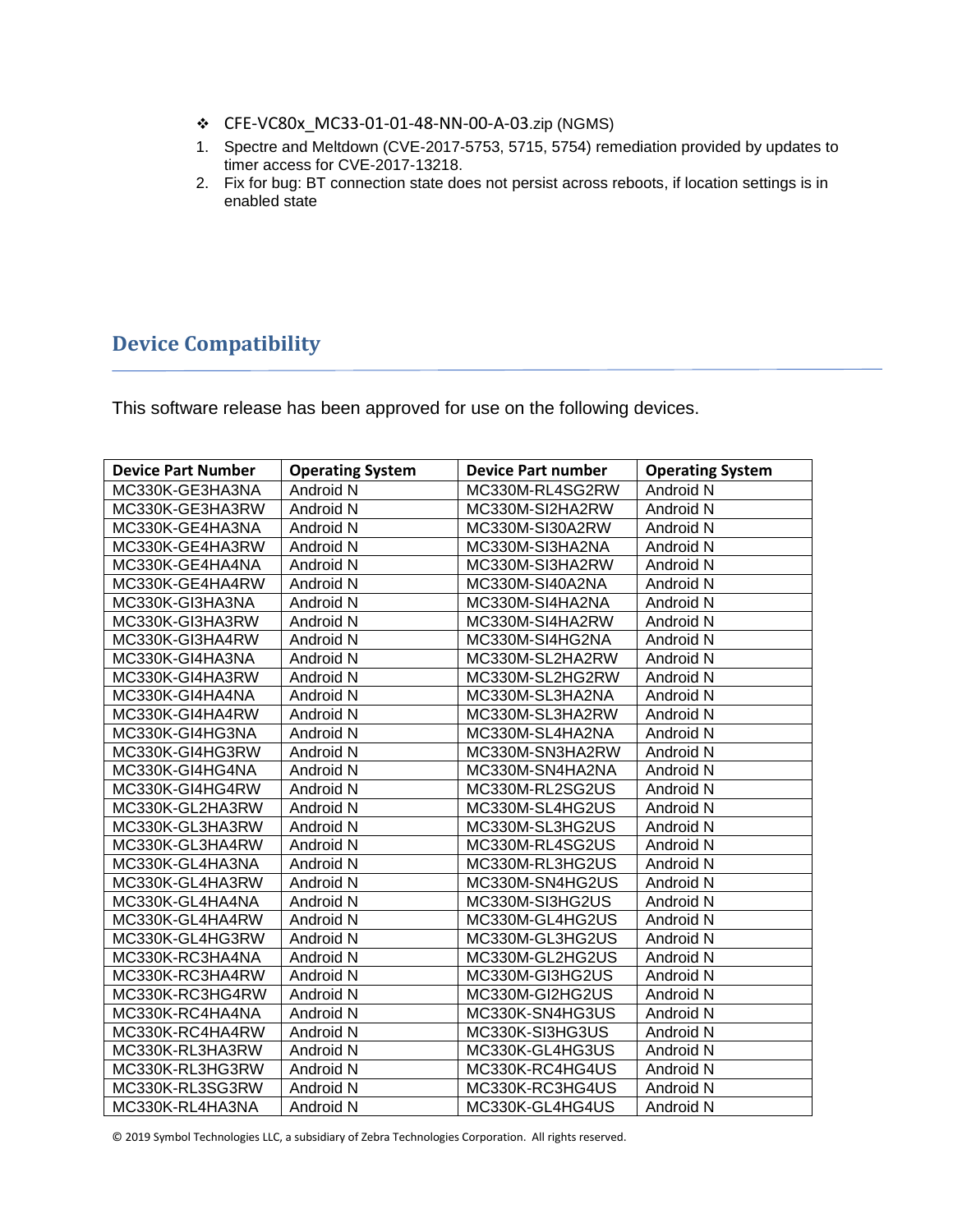| MC330K-RL4HA3RW | Android N | MC330K-GI3HG3US   | Android N |
|-----------------|-----------|-------------------|-----------|
| MC330K-RL4HG3NA | Android N | MC330K-SP4HG4US   | Android N |
| MC330K-SB3HA4NA | Android N | MC330K-SP3HG4US   | Android N |
| MC330K-SB3HA4RW | Android N | MC330K-SB3HG4US   | Android N |
| MC330K-SB3HG4RW | Android N | MC330K-SE4HG3US   | Android N |
| MC330K-SB4HA4NA | Android N | MC330K-SE3HG3US   | Android N |
| MC330K-SB4HA4RW | Android N | MC330K-SE2HG3US   | Android N |
| MC330K-SB4HG4NA | Android N | MC330K-GE4HG3US   | Android N |
| MC330K-SE2HA3RW | Android N | MC330K-GE3HG3US   | Android N |
| MC330K-SE3HA3NA | Android N | MC330K-GE2HG3US   | Android N |
| MC330K-SE3HA3RW | Android N | MC330K-SG4HG4US   | Android N |
| MC330K-SE4HA3NA | Android N | MC330K-SG3HG4US   | Android N |
| MC330K-SE4HA3RW | Android N | MC330K-SG2HG4US   | Android N |
| MC330K-SG3HA4NA | Android N | MC330K-GE4HG4US   | Android N |
| MC330K-SG3HA4RW | Android N | MC330K-GE2HG4US   | Android N |
| MC330K-SG4HA4NA | Android N | MC330K-GI3HG3US01 | Android N |
| MC330K-SI2HA3RW | Android N | MC330M-SN3HG2RW   | Android N |
| MC330K-SI3HA3NA | Android N | MC330M-SL3HG2RW   | Android N |
| MC330K-SI3HA3RW | Android N | MC330M-SI4HG2RW   | Android N |
| MC330K-SI3HG3RW | Android N | MC330M-SI3HG2RW   | Android N |
| MC330K-SI4HA3NA | Android N | MC330M-SI2HG2RW   | Android N |
| MC330K-SI4HA3RW | Android N | MC330M-RL3HG2RW   | Android N |
| MC330K-SI4HG3NA | Android N | MC330M-RL2SG2RW   | Android N |
| MC330K-SL2HA3RW | Android N | MC330M-GL4HG2RW   | Android N |
| MC330K-SL4HA3RW | Android N | MC330M-GL2HG2RW   | Android N |
| MC330K-SN3HA3RW | Android N | MC330M-GI4HG2RW   | Android N |
| MC330K-SN4HA3NA | Android N | MC330M-GI4HG2IN   | Android N |
| MC330K-SN4HA3RW | Android N | MC330M-GI3HG2IN   | Android N |
| MC330K-SP3HA4NA | Android N | MC330M-GI2HG2RW   | Android N |
| MC330K-SP3HA4RW | Android N | MC330K-SP4HG4RW   | Android N |
| MC330K-SP4HA4NA | Android N | MC330K-SP3HG4RW   | Android N |
| MC330K-SP4HA4RW | Android N | MC330K-SN4HG3RW   | Android N |
| MC330M-GI2HA2NA | Android N | MC330K-SN3HG3RW   | Android N |
| MC330M-GI2HA2RW | Android N | MC330K-SL4HG3RW   | Android N |
| MC330M-GI30A2RW | Android N | MC330K-SL2HG3RW   | Android N |
| MC330M-GI3HA2IN | Android N | MC330K-SI4HG3RW   | Android N |
| MC330M-GI3HA2NA | Android N | MC330K-SI2HG3RW   | Android N |
| MC330M-GI3HA2RW | Android N | MC330K-SG3HG4RW   | Android N |
| MC330M-GI3HG2RW | Android N | MC330K-SG2HG4RW   | Android N |
| MC330M-GI40A2NA | Android N | MC330K-SE4HG3RW   | Android N |
| MC330M-GI4HA2IN | Android N | MC330K-SE3HG3RW   | Android N |
| MC330M-GI4HA2NA | Android N | MC330K-SE2HG3RW   | Android N |
| MC330M-GI4HA2RW | Android N | MC330K-SB4HG4RW   | Android N |
| MC330M-GI4HG2NA | Android N | MC330K-RL4HG3RW   | Android N |
| MC330M-GL2HA2NA | Android N | MC330K-RC4HG4RW   | Android N |
| MC330M-GL2HA2RW | Android N | MC330K-GL4HG3RW   | Android N |
| MC330M-GL3HA2NA | Android N | MC330K-GL3HG4RW   | Android N |
| MC330M-GL3HA2RW | Android N | MC330K-GL3HG3RW   | Android N |
| MC330M-GL3HG2RW | Android N | MC330K-GL2HG3RW   | Android N |
| MC330M-GL40A2NA | Android N | MC330K-GI3HG4RW   | Android N |
| MC330M-GL40A2RW | Android N | MC330K-GI3HG3RW   | Android N |
| MC330M-GL4HA2NA | Android N | MC330K-GE4HG4RW   | Android N |
| MC330M-GL4HA2RW | Android N | MC330K-GE4HG3RW   | Android N |
|                 |           |                   |           |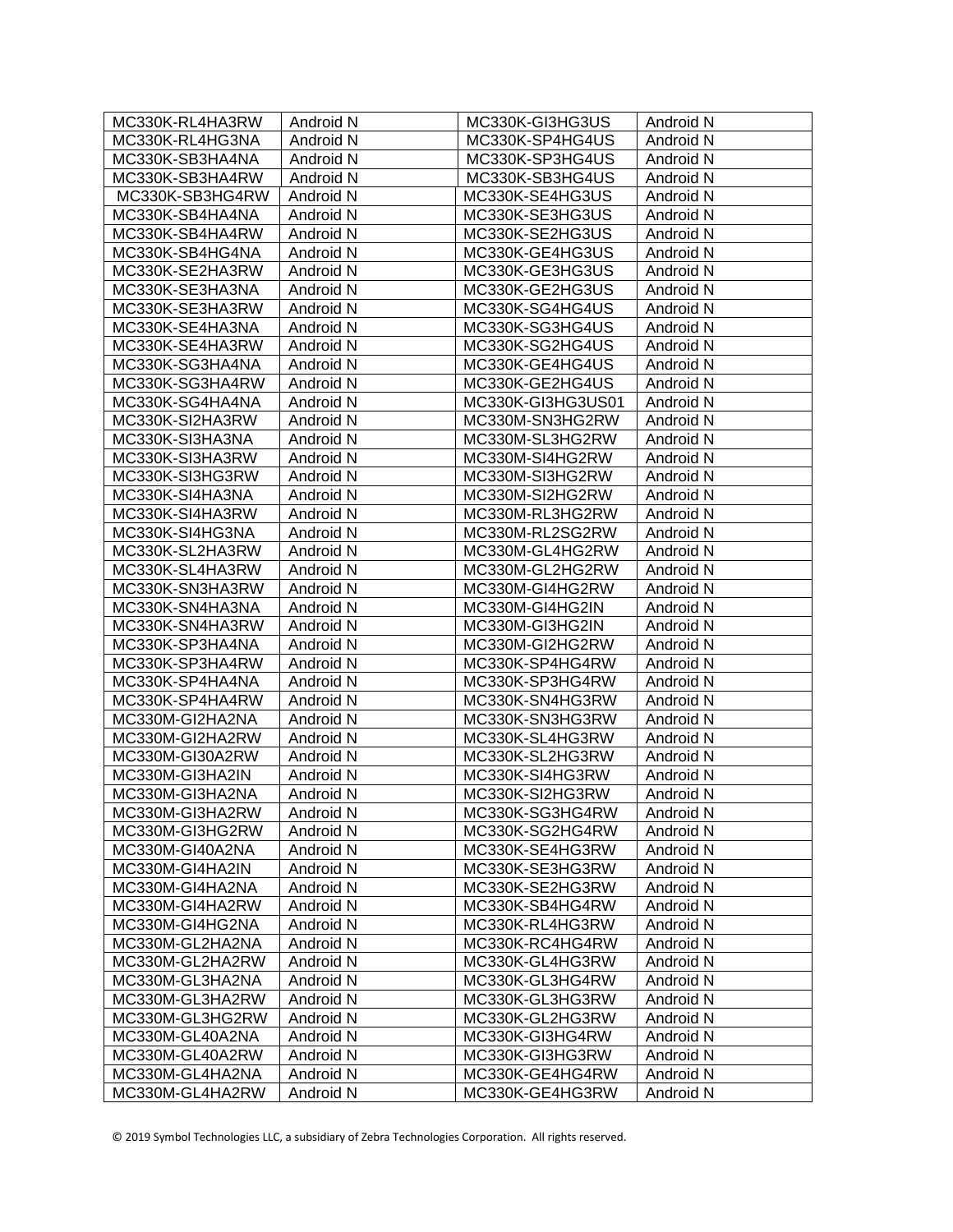| MC330M-RL2SA2NA | Android N | MC330K-GE3HG3RW | Android N |
|-----------------|-----------|-----------------|-----------|
| MC330M-RL2SA2RW | Android N | MC330K-GE2HG4RW | Android N |
| MC330M-RL3HA2NA | Android N | MC330K-GE2HG3RW | Android N |
| MC330M-RL3HA2RW | Android N | MC330K-         | Android N |
|                 |           | GI3HG3RW01      |           |
| MC330M-RL3SA2NA | Android N | MC330K-GE2HA3US | Android N |
| MC330M-RL3SA2RW | Android N | MC330K-GE2HA4US | Android N |
| MC330M-RL3SG2NA | Android N | MC330K-SE2HA3US | Android N |
| MC330M-RL3SG2RW | Android N | MC330K-SG2HA4US | Android N |
| MC330M-RL40A2NA | Android N | MC330K-GE2HA3RW | Android N |
| MC330M-RL4SA2NA | Android N | MC330K-GE2HA4RW | Android N |
| MC330M-RL4SA2RW | Android N | MC330K-SG2HA4RW | Android N |

# <span id="page-16-0"></span>**Installation Requirements**

Install baseline 01-01-48-NN-00-A (Non-GMS)

IMPORTANT NOTE:

- Upgrading to this OS version (01-01-49.00-NN-U19-STD LG patch v19) blocks the downgrade prior to Update005 releases.
- Users updating from 01-01-49-NN-00-A BSP baseline to LG patch v19 will be allowed only to downgrade till Update005, using the Update005 package. The Base OS versions cannot be flashed anymore.

# <span id="page-16-1"></span>**Installation Instructions**

### Using ADB Sideload

*The installation instructions assume you have ADB installed on your PC (the adb drivers and such) and your MC33x has Developer options enabled and USB debugging ON: Instructions on HOW TO enable ADB is also captured in Integrator guide.*

- 1. Connect the MC33x to the PC using the USB data cable or through the cradle.
- 2. You may need to pull down the top menu and if you see "USB for charging", touch it and then change it to "File transfers".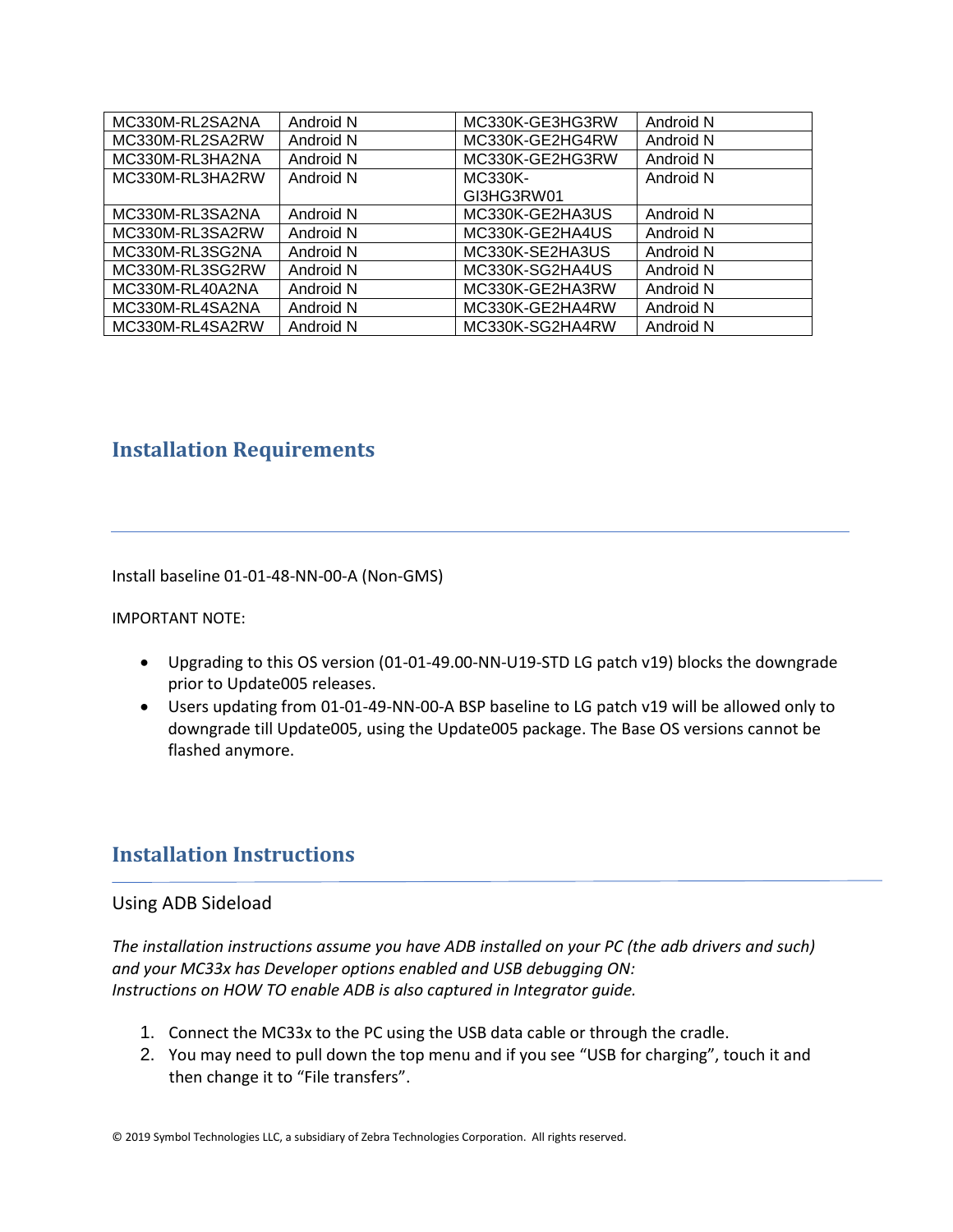- 3. Open Command Prompt, run *"adb devices"* and check to see if you are able to see the device's serial number. If yes, proceed to next step
	- If not please get the PC set up with the proper drivers or install an External SD Card.
- 4. You may also get a pop up on your PC (Win 7) that you will be connected as a Portable MediaPlayer. This can be ignored.
- 5. Download Image
	- a. **CFE\_ATLAS\_01-01-49.00-NN-U19-STD.zip** listed above in content section
	- b. Reset files (Optional)
- 6. Entering into Recovery Mode
	- a. Option 1: In Command Prompt, type *"adb reboot recovery" and click enter*.
	- b. Option 2:
		- Gun device: Reboot the device and keep the GUN (grip) trigger held.
		- Brick device: Reboot the device and hold both scan triggers on either side of device simultaneously.
			- When Zebra Technologies logo appears on the screen release the trigger
- 7. MC33x will reboot and land up on the Android Recovery screen.
- 8. If applying patch via sideload method
	- a. Use UP and DOWN keys on the keypad to navigate up/down highlight item
	- b. Use ENTER key on the keypad to select menu item "Apply update via adb sideload"
- 9. With your Command Prompt, open, type "adb sideload" and add a space and then drag and drop the patch file on to it and click enter.
	- a. Your PC screen will show files being installed and a little blue horizontal progress bar on your device will show status… And after about 6 minutes (could be 10+ minutes if installing GMS) it should be done and you should be back at the Android Recovery screen.
	- b. Repeat above steps for all mandatory packages
- 10. *"Reboot system now"* is highlighted. Press the Power Key to Reboot.
- 11. Device reboots and you see Zebra on top and POWERED BY android at the bottom and after about 1 minute will transition to the MC33X splash screen with 5 dancing white dots at bottom… it will stay at this screen for a little over another minute *(could be another 7+ minutes if installing GMS)* and then you are at the Factory "Welcome" screen.
- 12. If you installed a GMS BSP, you will need to complete the process by setting up Wi‐Fi and E‐ mail accounts and such. If on AOSP (non‐GMS), there is no process to follow.
- 13. At the Home Screen, we need to verify that the BSP upgrade took place and set the Date & Time.
	- a. Go to "Settings" and scroll down to "About phone" and look at the "Build number". It should start with "**01-01-49.00-NN-U19-STD**". Now you are on the correct BSP.
	- b. Setting the Date and Time. If you associate to a WLAN AP, do so now, as it should automatically set the time and date… the only thing left is to set the time zone. Go to "Settings" and scroll to and select "Date & time". Scroll down to and select "Select time zone", and scroll down to and select the appropriate time zone and you are done.
- 14. To Check the Android Patch Level after installing the CFE package in the device,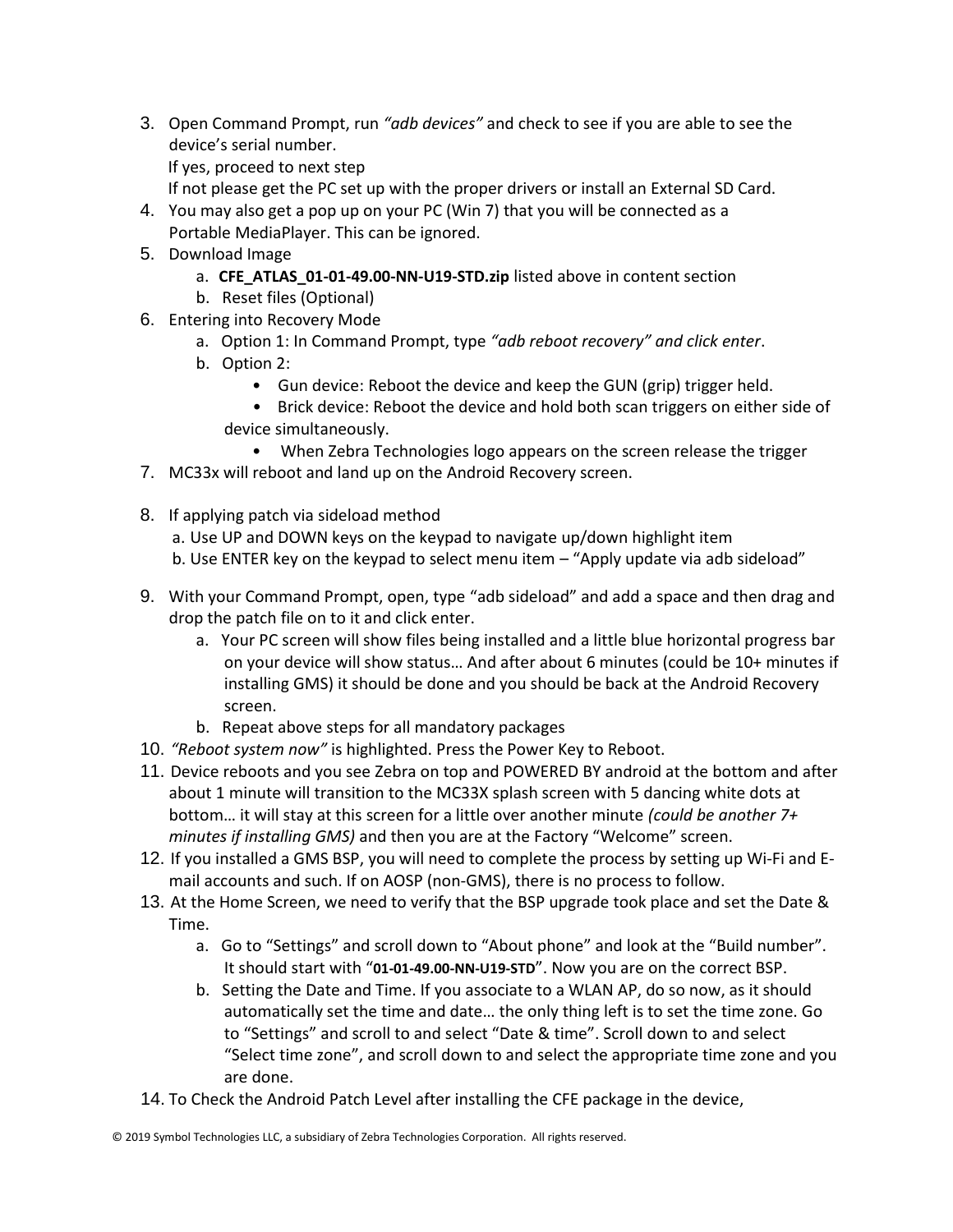- a. Settings->About Phone->SW Components: Device Update Version: **19**
- b. ADB Shell method: Execute following command from PC's command prompt: \$ adb shell getprop ro.device.patch.version
	- \$ **19**

15. Now you are all set to use your MC33X.

### Using External SD card

- 1. Plug the MC33X into the USB & Charging Cable and then the Cable to the PC. If you have a Cradle with USB connectivity, you may use that as well.
- 2. You may need to pull down the top menu and if you see "USB for charging", touch it and then change it to "File transfers".
- 3. Download **CFE\_ATLAS\_01-01-49.00-NN-U19-STD.zip** and drag & drop the file on External SD card.
- 4. Entering into Recovery Mode
	- Gun device: Reboot the device and keep the GUN (grip) trigger held.
	- Brick device: Reboot the device and hold both scan triggers on either side of device simultaneously.
		- When Zebra Technologies logo appears on the screen release the trigger
- 5. Your MC33X will reboot and land up on the Android Recovery screen.
- 6. Applying update via External SD card
	- a. Use UP and DOWN keys on the keypad to navigate up/down highlight item
	- b. Use ENTER key on the keypad to select menu item "Apply update from External SDCard"
	- c. Repeat above steps for all mandatory packages
- 7. *"Reboot system now"* is highlighted. Press the Power Key to Reboot.
- 8. Device reboots and you see Zebra on top and POWERED BY android at the bottom and after about 1 minute will transition to the MC33X splash screen with 5 dancing white dots at bottom… it will stay at this screen for a little over another minute *(could be another 7+ minutes if installing GMS)* and then you are at the Factory "Welcome" screen.
- 9. If you installed a GMS BSP, you will need to complete the process by setting up Wi‐Fi and E‐ mail accounts and such. If on AOSP (non‐GMS), there is no process to follow.
- 10. At the Home Screen, we need to verify that the BSP upgrade took place and set the Date & Time.
	- a. Go to "Settings" and scroll down to "About phone" and look at the "Build number". It should start with "**01-01-49.00-NN-U19-STD**". Now you are on the correct BSP.
	- b. Setting the Date and Time. If you associate to a WLAN AP, do so now, as it should automatically set the time and date… the only thing left is to set the time zone. Go to "Settings" and scroll to and select "Date & time". Scroll down to and select "Select time zone", and scroll down to and select the appropriate time zone and you are done.
- 11. To Check the Android Patch Level after installing the CFE package in the device,